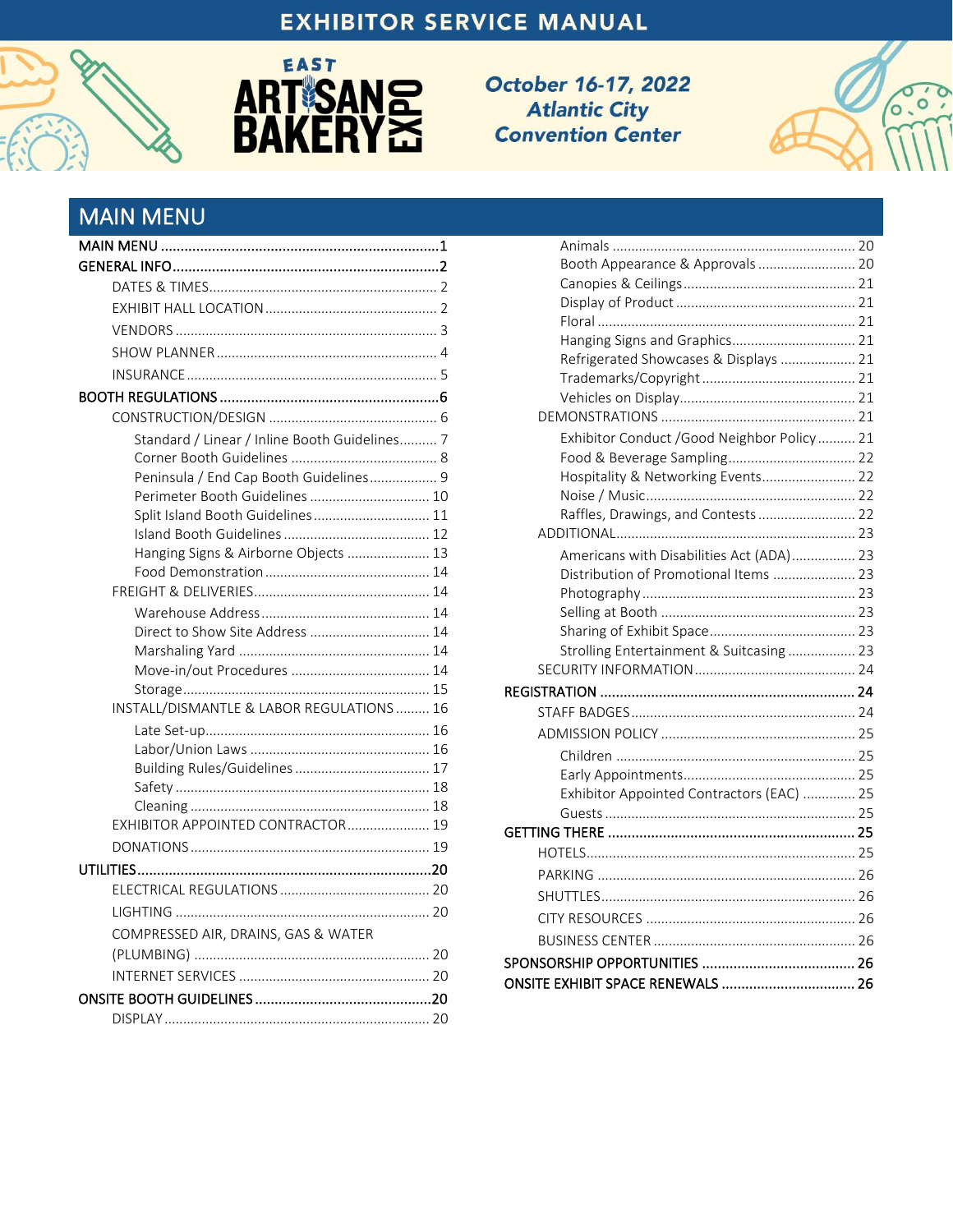Welcome to the Artisan Bakery Expo East 2022 Exhibitor Services Manual! The information in the pages below is designed to help guide exhibitors through the planning process of exhibiting at Artisan Bakery Expo East 2022. Schedules and deadlines as well as links to additional information, online ordering sites, and downloadable printable order forms are included for your convenience.

The Main Menu is designed so clicking on a topic will automatically transport you to that section of the manual. Also, each page includes linked tabs at the top to help you navigate back to the Main Menu or another section of the manual.

We encourage you to thoroughly review this document, especially those areas that pertain to you and your booth and ask questions for any areas you need further clarification on.

## <span id="page-1-0"></span>GENERAL INFO

## <span id="page-1-1"></span>DATES & TIMES

#### Move-in

| Friday, October 14, 2022   | $8:00$ AM $-5:00$ PM |
|----------------------------|----------------------|
| Saturday, October 15, 2022 | $8:00$ AM $-5:00$ PM |

*Contact Show Management should you have any special move-in requests. Exhibitors will be permitted to stay until 8:00 PM to merchandise the booth. There will be no in-and-out access to the building after 5:00 PM, nor Freeman services.*

#### Show Day

| Sunday, October 16, 2022 | $11:00$ AM $-$ 5:00 PM | All booths must be completely set by 11:00 AM                                                                              |
|--------------------------|------------------------|----------------------------------------------------------------------------------------------------------------------------|
| Monday, October 17, 2022 | $11:00$ AM $-$ 4:00 PM | All booths must remain set until 4:00 PM                                                                                   |
|                          |                        | ***Exhibitors will be permitted to access the exhibit hall beginning at 8:00 AM each show day and 1 hour after show close. |

#### Move-out

| Monday, October 17, 2022  | 4:00 PM $-$ 8:00 PM   |
|---------------------------|-----------------------|
| Tuesday, October 18, 2022 | $8:00$ AM $- 2:00$ PM |

Important information regarding move-out:

- Freeman will begin returning empty containers at 4:00 PM on Monday, October 17.
- All exhibitors must be completely removed by 2:00 PM on Tuesday, October 18.
- Outbound carriers for exhibitors must arrive & check-in by 12:00 PM on Tuesday, October 18.
- All exhibitors should be completely packed & material handling forms turned into the Freeman Service Desk by Tuesday, October 18 at 2:00 PM.

#### Exhibitor Registration Hours

| Friday, October 14, 2022                                   | $2:00$ PM $-7:00$ PM  |
|------------------------------------------------------------|-----------------------|
| Saturday, October 15, 2022                                 | $8:00$ AM $-5:00$ PM  |
| Sunday, October 16, 2022                                   | $8:00$ AM $-5:00$ PM  |
| Monday, October 17, 2022                                   | $8:00$ AM $- 2:00$ PM |
| *** Exhibition Registration hours are subject to change*** |                       |

## <span id="page-1-2"></span>EXHIBIT HALL LOCATION

Atlantic City Convention Center One Convention Blvd Atlantic City, NJ 08401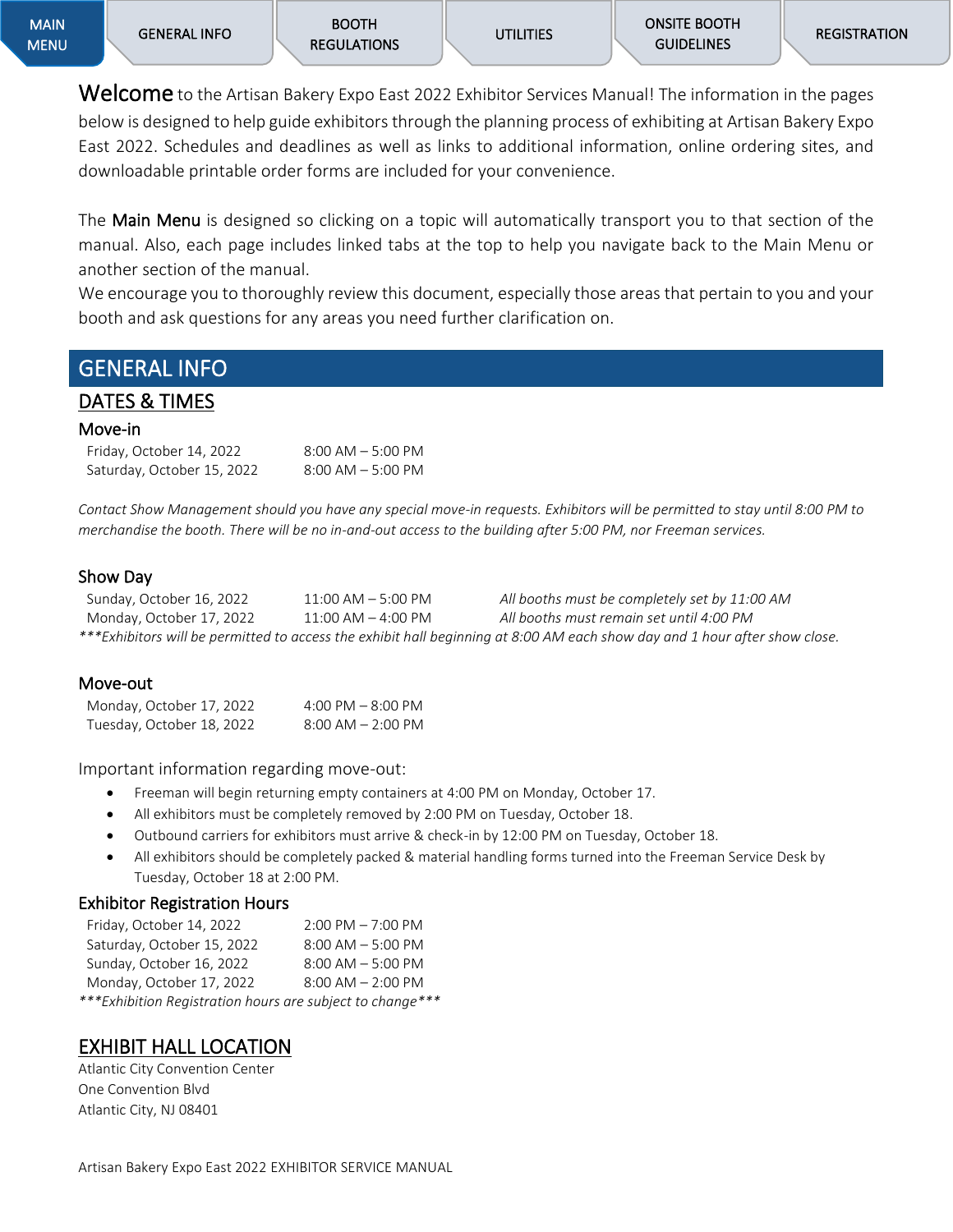<span id="page-2-0"></span>

Artisan Bakery Expo East 2022 EXHIBITOR SERVICE MANUAL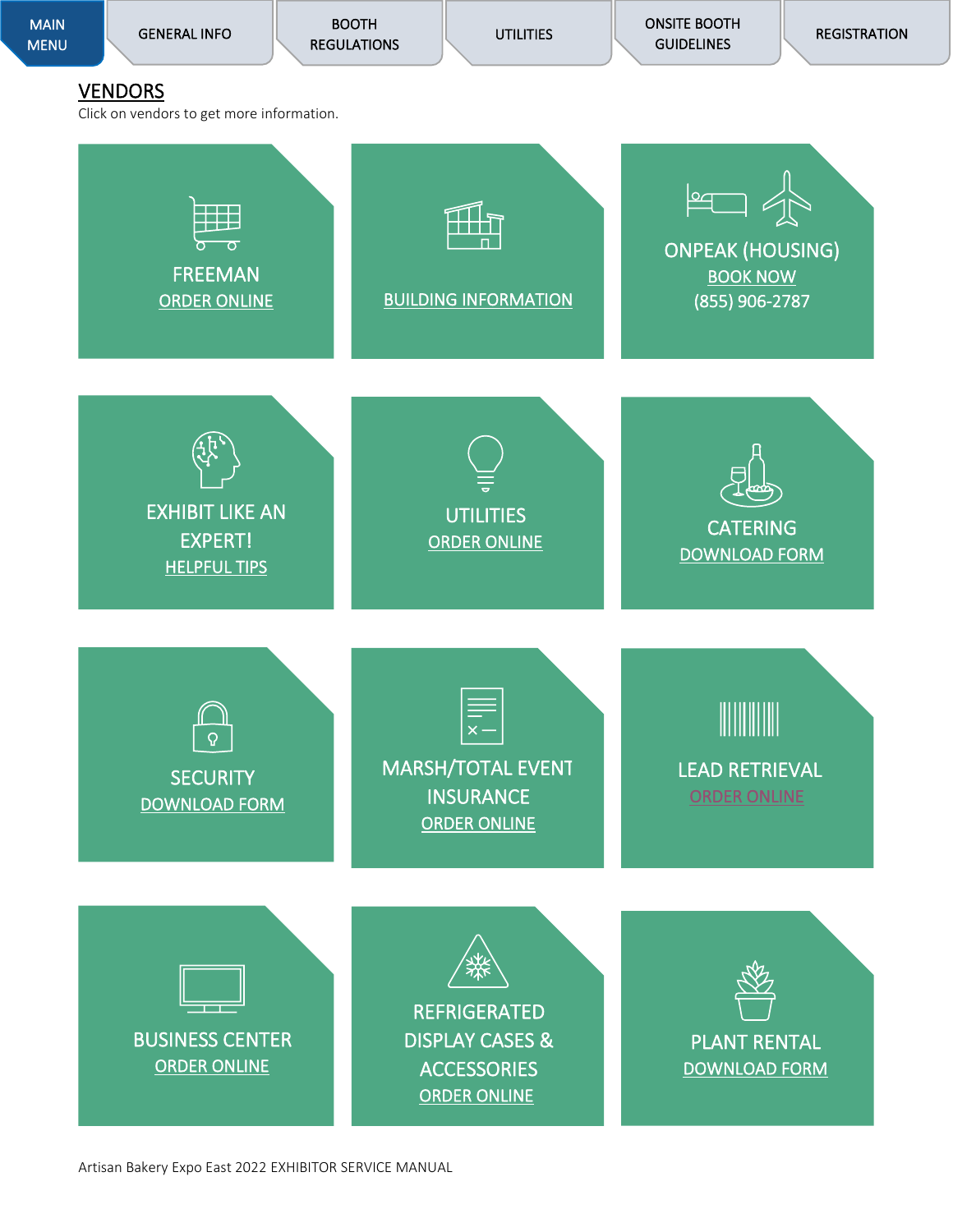BOOTH [REGULATIONS](#page-5-0) 

**UTILITIES** 

[ONSITE BOOTH](#page-19-9)  **GUIDELINES** 

### <span id="page-3-0"></span>SHOW PLANNER

Click on items to get more information and link to the website or form.

# AUGUST 7TH - SEPTEMBER 16<sup>th</sup>

[ORDER LEAD RETRIEVAL](https://exhibitor.swap.mge360.com/Home/Login#/)  (TIERED PRICING)



FREEMAN EARLY BIRD DEADLINE FOR [ONLINE](https://www.freemanco.com/store/show/landing?showID=509842)  **[ORDERS](https://www.freemanco.com/store/show/landing?showID=509842)** Furniture

Labor

∣∞

 $\boxed{2}$ 

Booth Accessories

**SEPTEMBER**  $14$ <sup>TH</sup>

FREEMAN ADVANCE WAREHOUSE SHIPPING **BEGINS** 

ACCEPTED THROUGH FRIDAY, OCTOBER 7TH WITHOUT SURCHARGE

# SEPTEMBER 28TH

SMARTCITY (INTERNET) [ORDER HERE](https://artisanbakeryexpoeast.com/wp-content/uploads/2022/04/ABE22-Smart-City-Forms.pdf)

Internet Telephone Video

## BEFORE YOU ARRIVE TO SHOWSITE

| E | Submit Certificate of Insurance                                           |  |
|---|---------------------------------------------------------------------------|--|
|   | Coordinate Hotel & Travel                                                 |  |
|   | Register Booth Personal in Advance                                        |  |
|   | Update Show Directory Exhibitor Profile<br>and/or listing                 |  |
|   | <b>Submit EAC Notification Form &amp; EAC</b><br>Certificate of Insurance |  |
|   | Submit Food Sampling & Beverage<br><b>Approval Form</b>                   |  |

## SHOW MANAGEMENT APPROVAL



Booth Design Approval

Hanging Sign & Booth Variance Approval Form

Exhibitor Meeting Room Request

## ONCE YOU ARRIVE Pick up badge(s) from Registration Confirm Freight Delivery Confirm Advance Orders

Place On-Site Orders

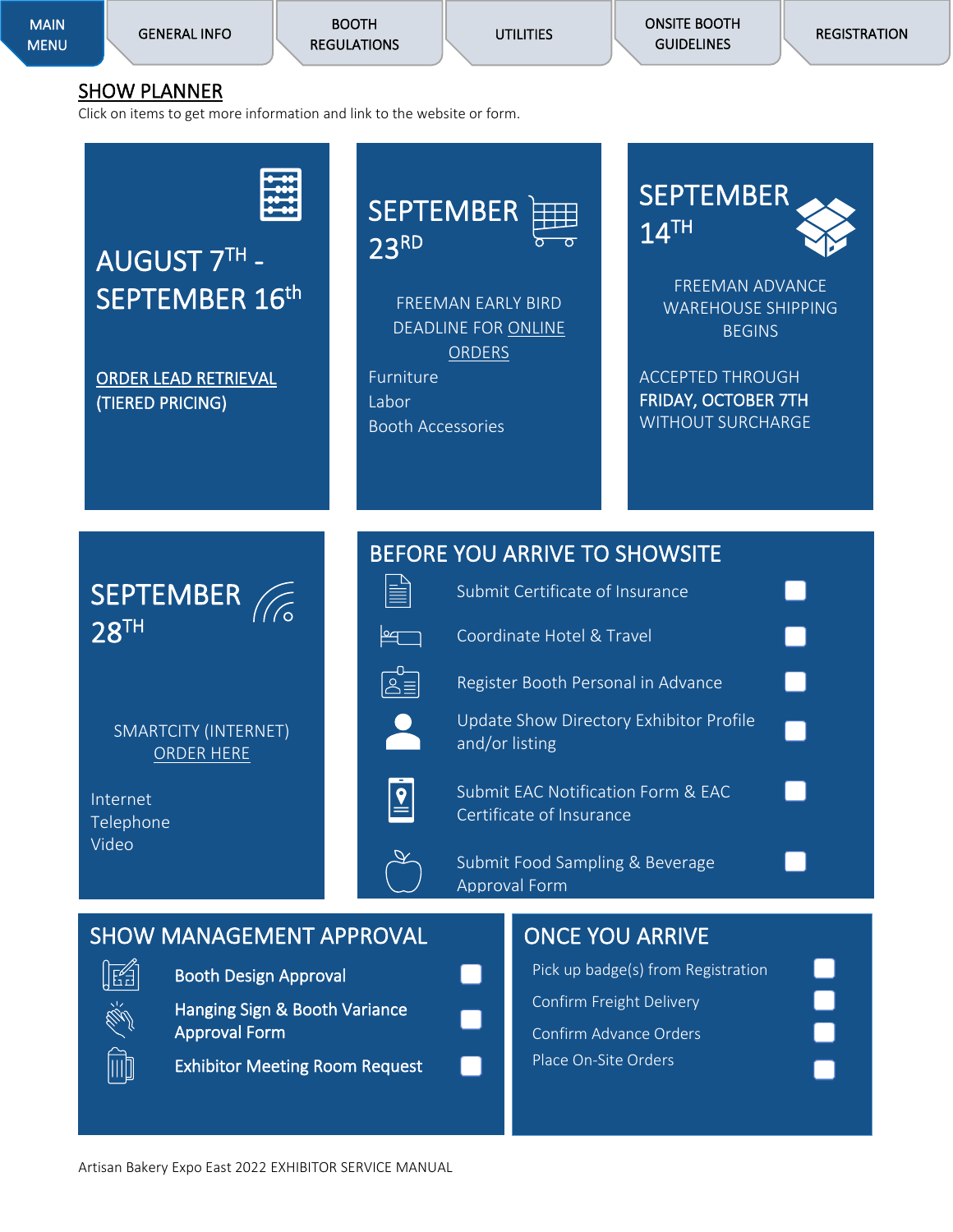[ONSITE BOOTH](#page-19-9)  **GUIDELINES** 

### <span id="page-4-0"></span>**INSURANCE**

Artisan Bakery Expo East 2022 does not provide any type of insurance coverage for the property and/or personnel of exhibiting companies. Exhibitors must maintain insurance that meets the requirements below and provide proof to Artisan Bakery Expo East 2022 before the show.

An exhibitor shall, at their own expense, secure and maintain through the term of this contract, including move-in and move-out days, the insurance

listed below. All such insurance shall be primary of any other valid and collectible insurance of the exhibitor and shall be written on an occurrence basis. Claims-made policies are not acceptable and do not constitute compliance with the exhibitor's obligations under this paragraph.

The following three types of insurance are required:

- Workers' Compensation insurance unless you are the sole proprietor. A sole proprietor is a business entity that is owned and run by one individual. If you have even one other person in the booth working with you, you will need worker's compensation coverage.
- **•** Comprehensive General Liability insurance with limits not less than \$1,000,000 each occurrence, \$2,000,000 aggregate, combined single limit for bodily injury and property damage, including coverage for personal injury, contractual, and operation of mobile equipment, products, and liquor liability (if applicable).
- **•** Automobile Liability insurance with limits not less than \$500,000 for each occurrence combined single limit for bodily injury and property damage, including coverage for owned, non-owned, and hired vehicles, including loading, and unloading operators. Auto coverage is only required if there is a vehicle in your booth or if you are using a designated loading/unloading area i.e., POV area.

Comprehensive General Liability and Automobile Liability insurance policies shall name as additional insured, Emerald (Show Management), Atlantic City Convention Center (Facility), and Freeman (General Service Contractor). If requested, copies of additional insured endorsements, primary coverage endorsements, and complete copies of policies satisfactory to Emerald, shall be furnished to Emerald sixty (60) days before the first day of the event. Certified copies of the Certificates of Insurance or policies shall provide that they may not be canceled without a 30-day advance written notice to Emerald.

The following MUST be contained on the certificate: CLIC[K HERE](https://artisanbakeryexpoeast.com/wp-content/uploads/2022/04/ABE22-Sample-COI.docx) FOR AN EXAMPLE

"Producer" – Name, Address, and Phone Number of the insurance carrier

"Insured" – Company Name, Address, Phone Number, and Booth Number

"Description of Special Items" – "Emerald – Artisan Bakery Expo East 2022, Freeman, Atlantic City Convention Center and each of its subsidiaries, affiliates, officers, employees, agents, and representatives" must be listed as additional insured for the dates October  $14<sup>th</sup>$ , 2022 – October  $17<sup>th</sup>$ , 2022.

### NEED GENERAL LIABILITY INSURANCE?

Marsh/TotalEvent Insurance offers General Liability Insurance for \$65 plus tax [ORDER ONLINE](https://www.totaleventinsurance.com/app/Customer/ExhibitorAnnual.aspx?eid=SzegUt6WX_Q$)



*Certificate Holder Information should be listed as:*  Artisan Bakery Expo East 2022 31910 Del Obispo, Ste 200 San Juan Capistrano, CA 92675

#### REPORTING

In the event of damage or loss of property, or an accident or injury, it is your responsibility to contact your insurance broker or carrier immediately.



Submit your insurance documents online through the **Exhibitor Console** Be sure the name of the attachment reflects the name of the insured exhibiting company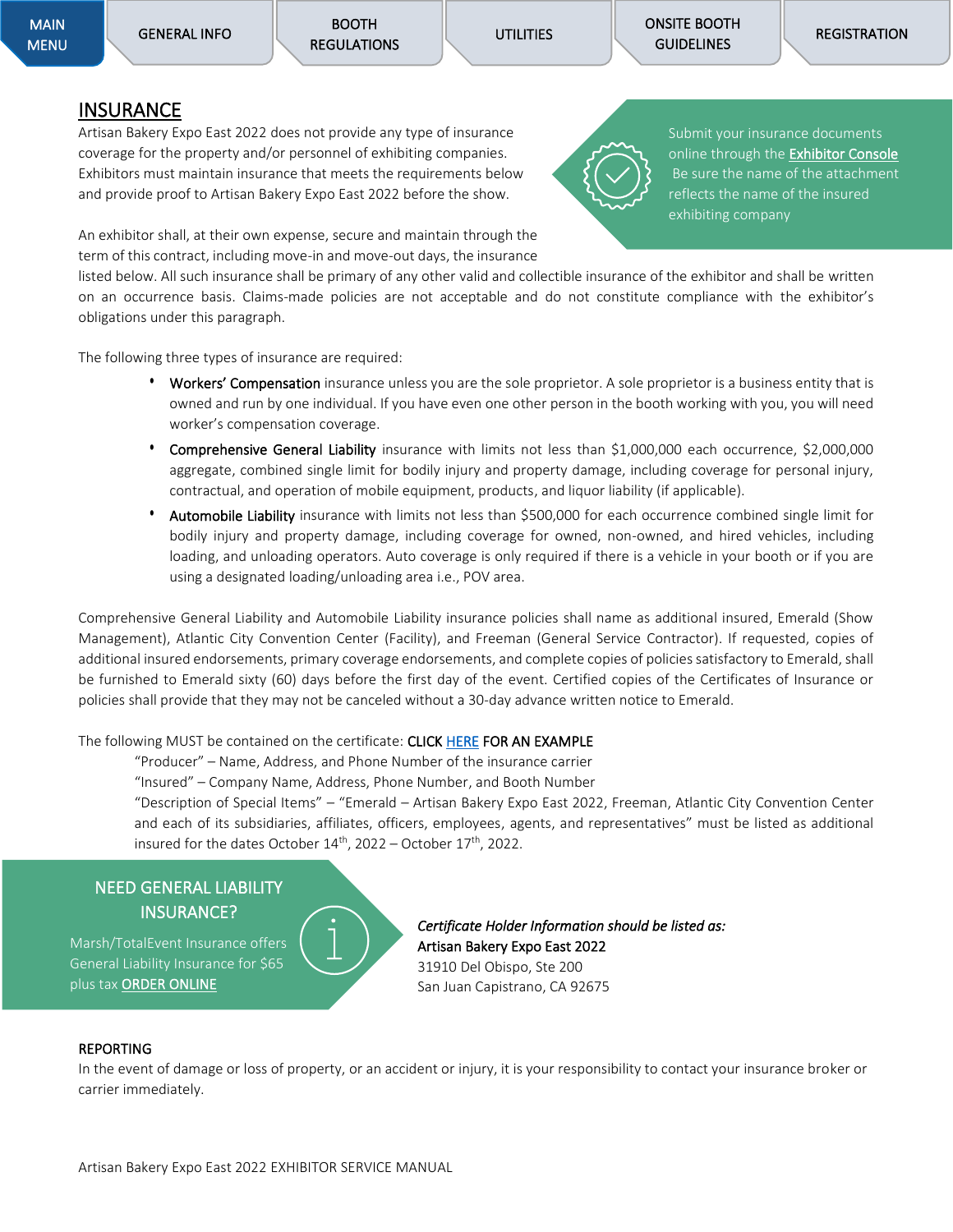## <span id="page-5-0"></span>BOOTH REGULATIONS

#### <span id="page-5-1"></span>CONSTRUCTION/DESIGN

#### NEW! Artisan Bakery Expo East is a "Cubic Content" show

Cubic content refers to the use of space rules in a standard booth space. This means exhibitors can build their exhibit within the entire width, depth and up to the maximum allowable height, depending on the booth type. A line-of-sight booth design is no longer required. See booth type and examples on following pages.

All exposed exhibit components extending above the 3' high pipe and drape sidewalls must be finished. Finished means NO company logos, imagery, electrical cords, or unsightly backing materials. In other words, it must be clean and presentable. Show Management reserves the right to determine whether a wall is finished and may order draping of exposed sides at the exhibitor's expense.

*Please note that electrical service is not included with your booth equipment but to accommodate possible power requirements, electrical outlets will be installed in every inline booth. An audit will be conducted by electricians and on-site charges will apply if the electrical service is utilized without an order on file.*

#### Artisan Bakery Expo East is a "No Concrete" show

Floor covering is required in all booth spaces. Exhibitor is responsible for providing or ordering a floor covering or carpet. Floor covering must be fire retardant in compliance with local fire and safety regulations. Exhibitors without a floor covering will have Freeman carpet placed in their booth, at their own expense.

#### Early Teardown Policy

Early booth breakdown is strictly prohibited. Artisan Bakery Expo East is committed to eliminating these practices from the show floor on the final day of the tradeshow. Exhibitors in violation of this policy will receive a written warning in 2022 and a fine in 2023, if they are found in violation again. Please keep this in mind when making staffing decisions and travel arrangements.

#### Show Colors

Backwall & Side Drape: Blue & White Aisle Carpet: Midnight Blue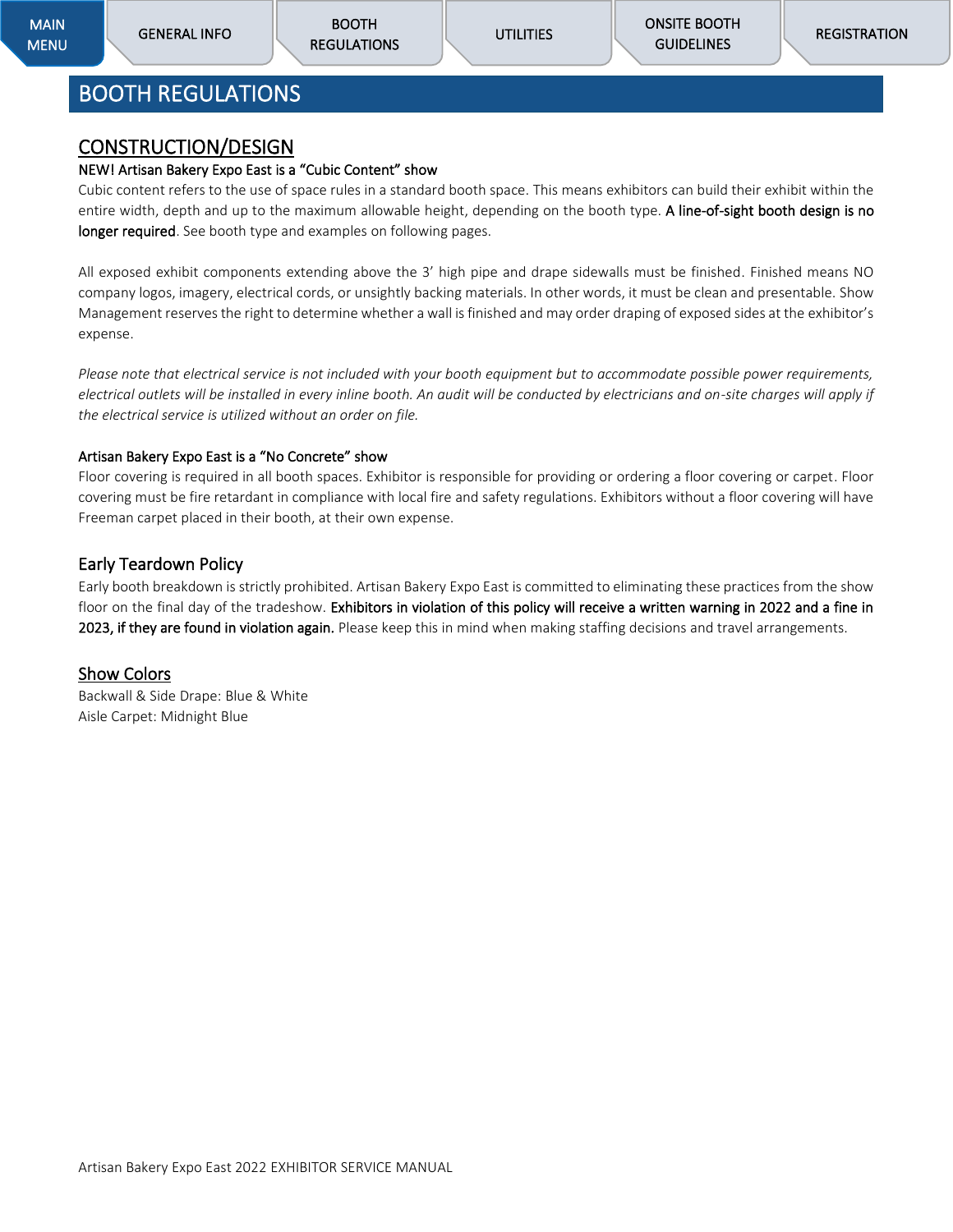**UTILITIES** 

[ONSITE BOOTH](#page-19-9)  **GUIDELINES** 

### <span id="page-6-0"></span>Standard / Linear / Inline Booth Guidelines

#### Definition and/or Dimension

Linear booths, also called "inline" booths, are generally arranged in a straight line and have neighboring exhibitors on their immediate right and left, leaving only one side exposed to the aisle.

Linear and perimeter booths are commonly ten feet 10 ft. (3.05m) deep and multiples of 10 ft. (3.05m) wide, i.e., 10' x 10', 10' x 20', 10' x 30', etc.

#### What's Provided / Included

- 8' high pipe and drape back wall
- 3' high pipe and drape side walls
- 7'' x 4'' booth identification sign with company name and booth number.
- Booth # ID floor sticker on carpet outside of booth (placed AM of show day 1)

All other equipment, furnishings and services are the responsibility of the exhibitor.

Use of Space – Cubic Content Rule: Exhibitors may build their exhibit within the entire width and depth of their booth and up to the maximum allowable height of 8 ft. (2.44m) of the linear booth

type/variation.

Floor Covering

safety regulations.

into adjacent booths.



#### "Wiggle Room" Factor

The width and depth of your booth structure should be designed so any side adjacent to another exhibitor's booth is 3 inches less than the dimensions of your booth space. This is to allow space for the dividing drape and utility cables/hoses that must be run between booths.

#### Exposed Surfaces

All exposed exhibit components extending above the 3' high pipe must be finished. Finished means NO company logos, imagery, electrical cords, or unsightly backing materials. In other words, it must be clean and presentable. Show Management reserves the right to determine whether a wall is finished and may order draping of exposed sides at the exhibitor's expense.

Exhibitors without a floor covering will have Freeman carpet placed in their booth, at their own expense.

Floor covering is required in all booth spaces. Exhibitor is responsible for providing or ordering a floor covering or carpet. Floor covering must be fire retardant in compliance with local fire and

| Hanging Signs / Graphics                    | <b>Required Forms</b>                                |
|---------------------------------------------|------------------------------------------------------|
| Linear / inline booths are not permitted to | Certificate of Insurance                             |
| have hanging signs.                         | Exhibitor Appointed Contractor (EAC) - if applicable |
|                                             | Food & Beverage Sample Form                          |
| Freestanding signs, logos and graphics      |                                                      |
| placed along booth edges may not face       |                                                      |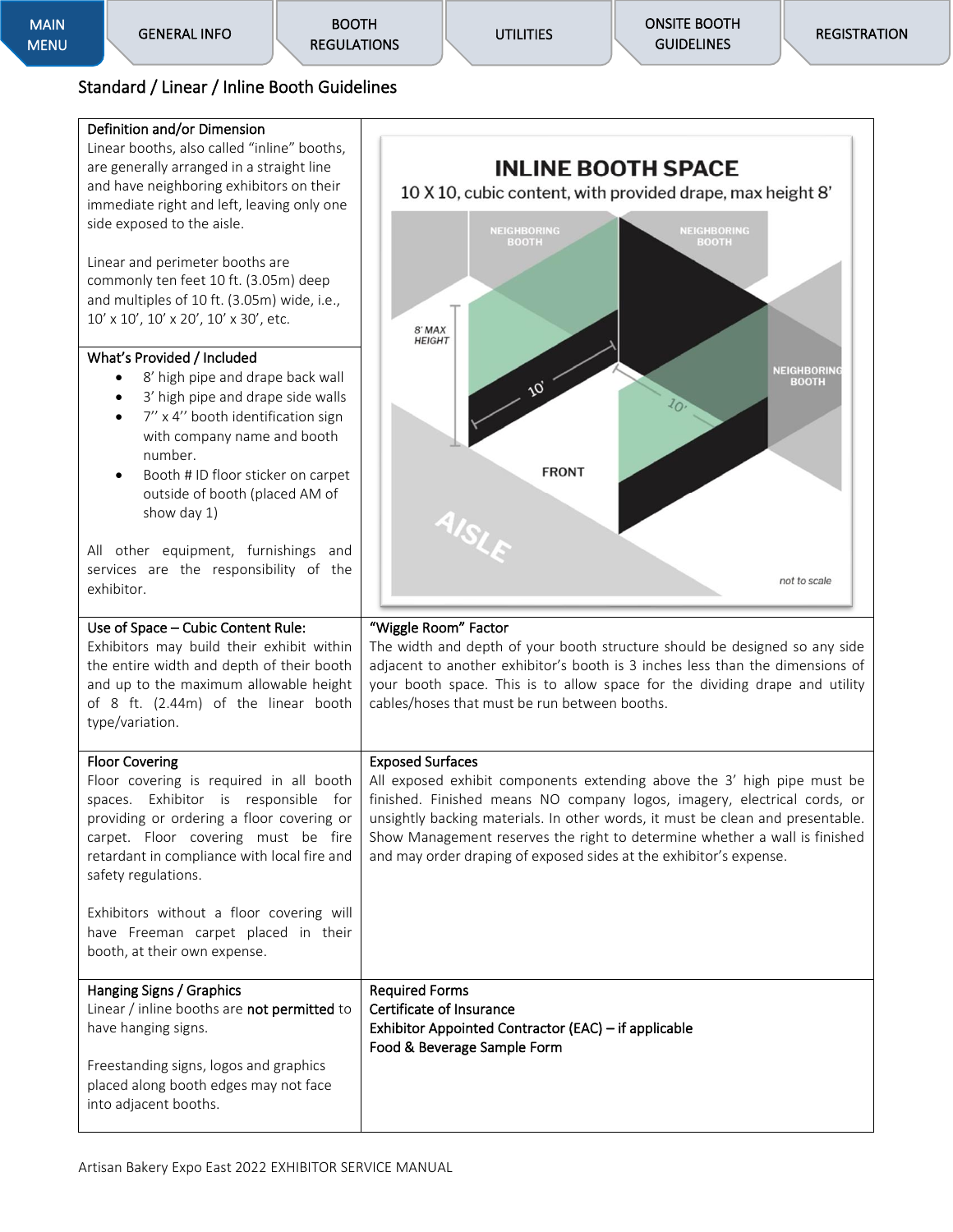#### <span id="page-7-0"></span>Corner Booth Guidelines

#### Definition and/or Dimension

Use of Space - Cubic Content Rule

with local fire and safety regulations.

face into adjacent booths.

Floor Covering

8ft.

A corner booth is a standard booth exposed to the aisle on two sides.

## What's Provided / Included • 8' high pipe and drape back wall

- 3' high pipe and drape side wall (between neighboring booth)
- 7'' x 44'' booth identification sign with company name and booth number.
- Booth # ID floor sticker on carpet outside of booth (placed AM of show day 1)

All other equipment, furnishings and services are the responsibility of the exhibitor.

Exhibitors can build their exhibit within the entire width and depth of their booth space, and up to a maximum height of

Signs, logos, and graphics placed along booth edges may not

Floor covering is required in all booth spaces. Exhibitor is responsible for providing or ordering a floor covering or carpet. Floor covering must be fire retardant in compliance

Exhibitors without a floor covering will have Freeman carpet



### "Wiggle Room" Factor

The width and depth of your booth structure should be designed so any side adjacent to another exhibitor's booth is 3 inches less than the dimensions of your booth space. This is to allow space for the dividing drape and utility cables/hoses that must be run between booths.

#### Exposed Surfaces

All exposed exhibit components extending above the 3' high pipe must be finished. Finished means NO company logos, imagery, electrical cords, or unsightly backing materials. In other words, it must be clean and presentable. Show Management reserves the right to determine whether a wall is finished and may order draping of exposed sides at the exhibitor's expense.

#### placed in their booth, at their own expense. Hanging Signs Hanging signs are not permitted in corner booths. Required Forms Certificate of Insurance Exhibitor Appointed Contractor (EAC) – if applicable Food & Beverage Sample Form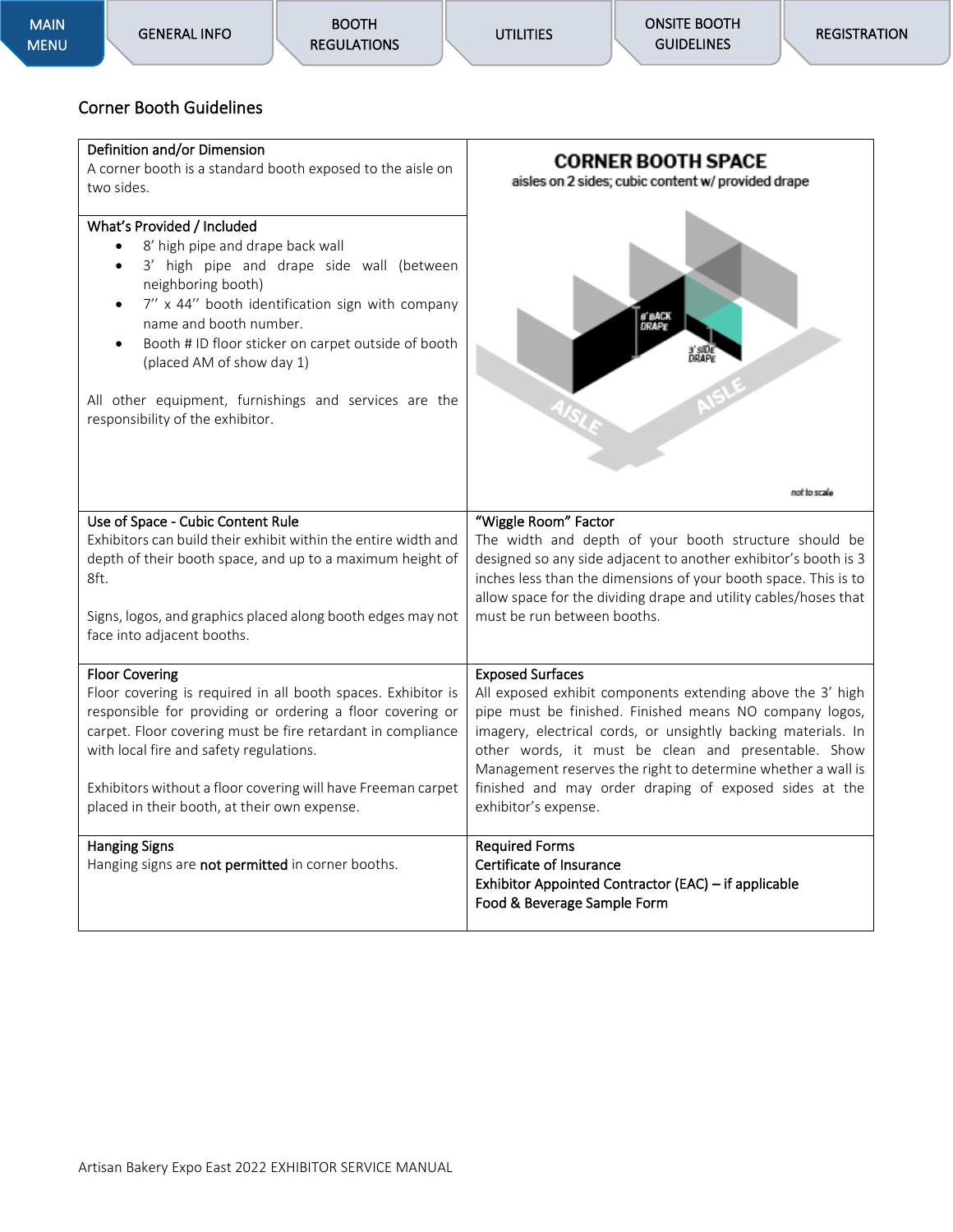#### <span id="page-8-0"></span>Peninsula / End Cap Booth Guidelines

#### Definition and/or Dimension

An endcap or peninsula booth is exposed to the aisle on three sides. End cap booths are comprised of two booths and peninsula booths are comprised of at least four booths.

#### What's Provided / Included

Use of Space - Cubic Content Rule

8ft.

- 8' high pipe and drape back wall
- 7'' x 44'' booth identification sign with company name and booth number.
- Booth # ID floor sticker on carpet outside of booth (placed AM of show day 1)

All other equipment, furnishings and services are the responsibility of the exhibitor.



The width and depth of your booth structure should be designed so any side adjacent to another exhibitor's booth is 3 inches less than the dimensions of your booth space. This is to allow space for the dividing drape and utility cables/hoses that must be run between booths.

All exposed exhibit components extending above the 3' high pipe must be finished. Finished means NO company logos, imagery, electrical cords, or unsightly backing materials. In other words, it must be clean and presentable. Show Management reserves the right to determine whether a wall is finished and may order draping of exposed sides at the

Signs, logos, and graphics placed along booth edges may not face into adjacent booths.

Exhibitors can build their exhibit within the entire width and depth of their booth space, and up to a maximum height of

Floor Covering Floor covering is required in all booth spaces. Exhibitor is responsible for providing or ordering a floor covering or carpet. Floor covering must be fire retardant in compliance with local fire and safety regulations.

Exhibitors without a floor covering will have Freeman carpet placed in their booth, at their own expense.

| placed in their booth, at their own expense.                                                                                                                                                                                               | exhibitor's expense.                                                                                                                     |
|--------------------------------------------------------------------------------------------------------------------------------------------------------------------------------------------------------------------------------------------|------------------------------------------------------------------------------------------------------------------------------------------|
| <b>Hanging Signs</b><br>Hanging signs are permitted in peninsula booths, 400 sq ft or<br>larger, with Show Management approval. Submit your<br>hanging sign request via the <b>Exhibitor Console</b> under<br>"Important Exhibitor Forms". | <b>Required Forms</b><br>Certificate of Insurance<br>Exhibitor Appointed Contractor (EAC) - if applicable<br>Food & Beverage Sample Form |

Exposed Surfaces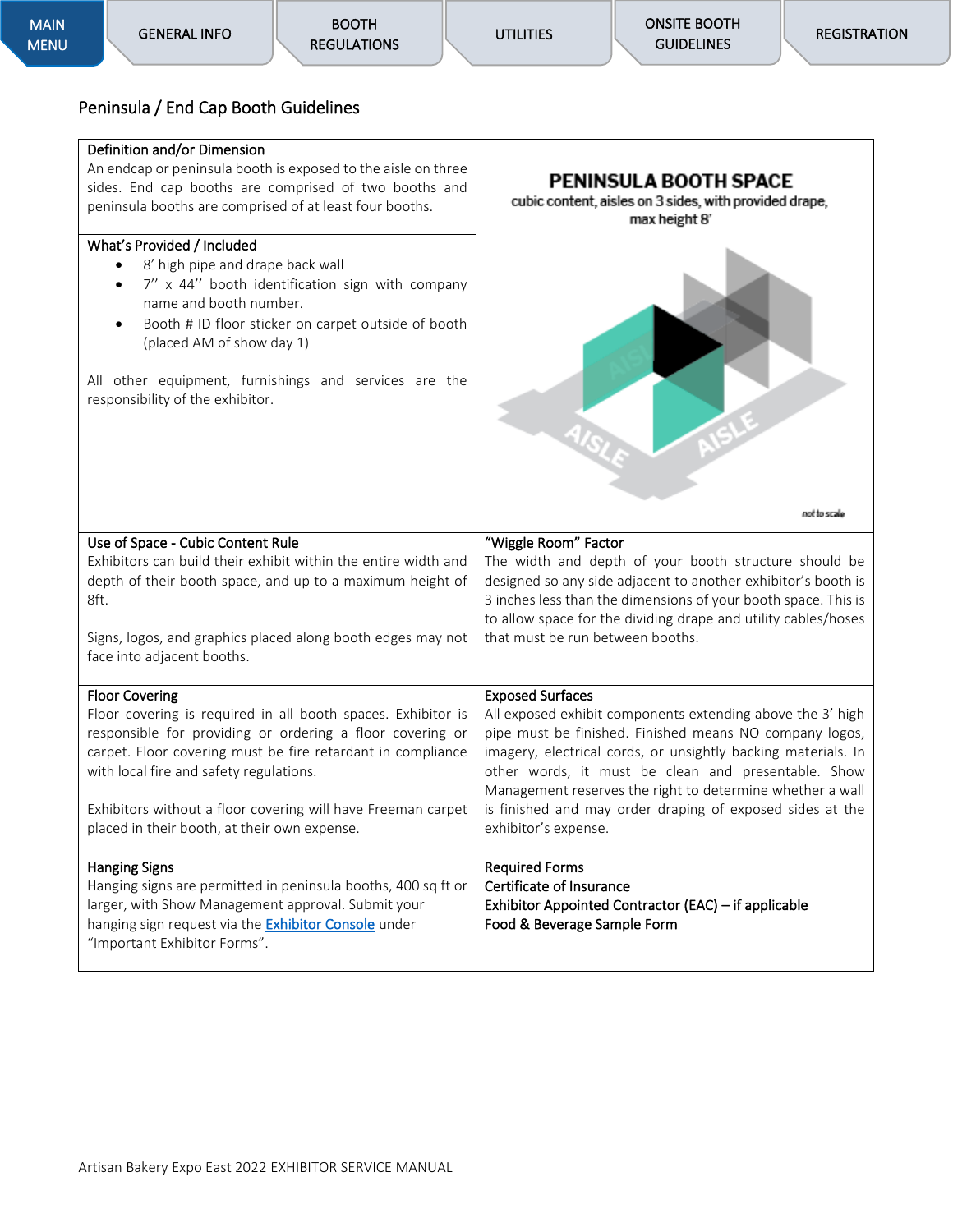#### <span id="page-9-0"></span>Perimeter Booth Guidelines

#### Definition and/or Dimension

A perimeter booth is a standard booth that backs to a wall of the exhibitor facility rather than another exhibit.

#### What's Provided / Included

Use of Space - Cubic Content Rule

- 8' high pipe and drape back wall
- 3' high pipe and drape side walls
- 7'' x 44'' booth identification sign with company name and booth number.
- Booth # ID floor sticker on carpet outside of booth (placed AM of show day 1)



#### "Wiggle Room" Factor

Exposed Surfaces

exhibitor's expense.

The width and depth of your booth structure should be designed so any side adjacent to another exhibitor's booth is 3 inches less than the dimensions of your booth space. This is to allow space for the dividing drape and utility cables/hoses that must be run between booths.

All exposed exhibit components extending above the 3' high pipe must be finished. Finished means NO company logos, imagery, electrical cords, or unsightly backing materials. In other words, it must be clean and presentable. Show Management reserves the right to determine whether a wall is finished and may order draping of exposed sides at the

Signs, logos, and graphics placed along booth edges may not face into adjacent booths.

Exhibitors can build their exhibit within the entire width and depth of their booth space, and up to a maximum height of

#### Floor Covering

Hanging Signs

12ft.

Floor covering is required in all booth spaces. Exhibitor is responsible for providing or ordering a floor covering or carpet. Floor covering must be fire retardant in compliance with local fire and safety regulations.

Exhibitors without a floor covering will have Freeman carpet placed in their booth, at their own expense.

Hanging signs are not permitted in perimeter booths.

#### Required Forms Certificate of Insurance Exhibitor Appointed Contractor (EAC) – if applicable Food & Beverage Sample Form

Artisan Bakery Expo East 2022 EXHIBITOR SERVICE MANUAL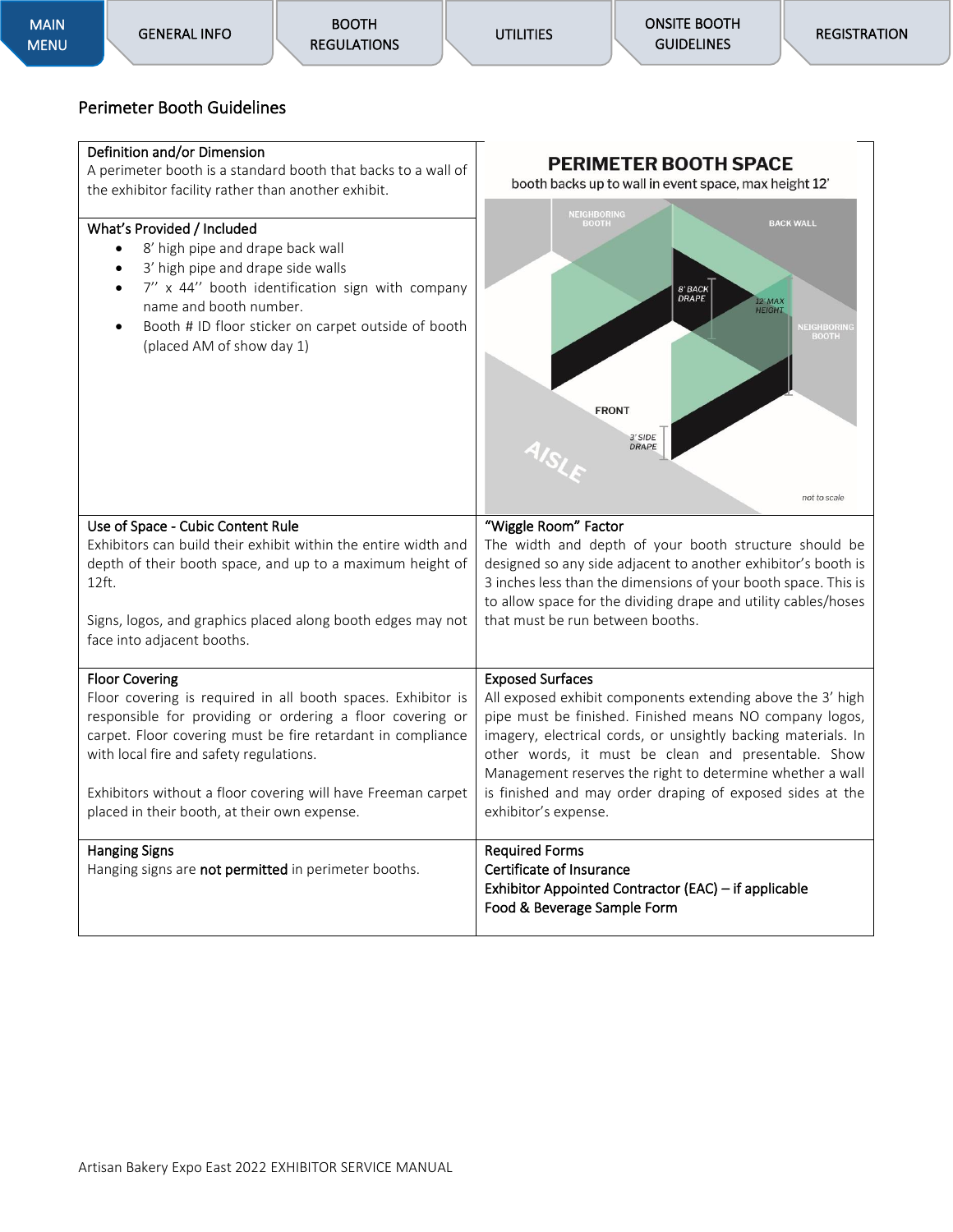#### <span id="page-10-0"></span>Split Island Booth Guidelines

#### Definition and/or Dimension

A split island booth is a booth exposed to the aisle on three sides and shares a common backwall with another split island booth.

#### What's Provided / Included

- 8' high pipe and drape back wall
- 7'' x 44'' booth identification sign with company name and booth number (for companies 400sqft and under)
- Booth # ID floor sticker on carpet outside of booth (placed AM of show day 1)



| Not to scale. Colors shown may differ from actual booth fittings. |  |
|-------------------------------------------------------------------|--|
|-------------------------------------------------------------------|--|

| Use of Space - Cubic Content Rule                                                                      | "Wiggle Room" Factor                                                                                                 |
|--------------------------------------------------------------------------------------------------------|----------------------------------------------------------------------------------------------------------------------|
| Exhibitors can build their exhibit within the entire width and                                         | The width and depth of your booth structure should be                                                                |
| depth of their booth space, and up to a maximum height of                                              | designed so any side adjacent to another exhibitor's booth is                                                        |
| 8ft.                                                                                                   | 3 inches less than the dimensions of your booth space. This is                                                       |
|                                                                                                        | to allow space for the dividing drape and utility cables/hoses                                                       |
| Signs, logos, and graphics placed along booth edges may not                                            | that must be run between booths.                                                                                     |
| face into adjacent booths.                                                                             |                                                                                                                      |
| <b>Floor Covering</b>                                                                                  | <b>Exposed Surfaces</b>                                                                                              |
| Floor covering is required in all booth spaces. Exhibitor is                                           | All exposed exhibit components extending above the 3' high                                                           |
|                                                                                                        | pipe must be finished. Finished means NO company logos,                                                              |
| responsible for providing or ordering a floor covering or                                              |                                                                                                                      |
| carpet. Floor covering must be fire retardant in compliance<br>with local fire and safety regulations. | imagery, electrical cords, or unsightly backing materials. In<br>other words, it must be clean and presentable. Show |
|                                                                                                        | Management reserves the right to determine whether a wall                                                            |
| Exhibitors without a floor covering will have Freeman carpet                                           | is finished and may order draping of exposed sides at the                                                            |
| placed in their booth, at their own expense.                                                           | exhibitor's expense.                                                                                                 |
|                                                                                                        |                                                                                                                      |
| <b>Hanging Signs</b>                                                                                   | <b>Required Forms</b>                                                                                                |
| Hanging signs are permitted in split island booths, 400 sq ft                                          | Certificate of Insurance                                                                                             |
| or larger, with Show Management approval. Submit your                                                  | Exhibitor Appointed Contractor (EAC) – if applicable                                                                 |
| Hanging Sign request via the <b>Exhibitor Console</b> under                                            | Food & Beverage Sample Form                                                                                          |
| "Important Exhibitor Forms".                                                                           |                                                                                                                      |
|                                                                                                        |                                                                                                                      |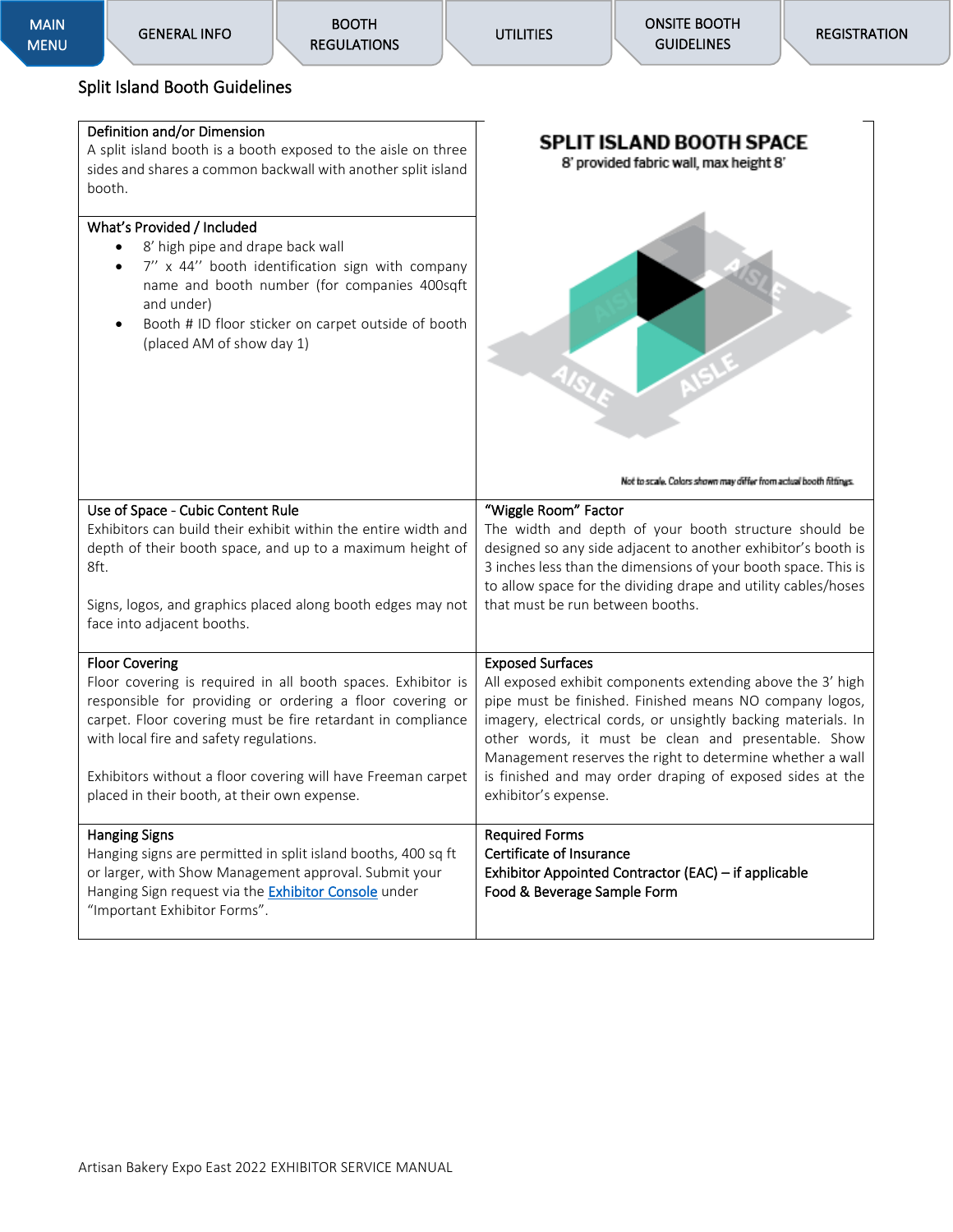| MAIN        |
|-------------|
| <b>MENU</b> |

## <span id="page-11-0"></span>Island Booth Guidelines

| Island Booth Guidelines                                                                                                                                                                                                                                                                                |                                                                                                                                                                                                                                                              |
|--------------------------------------------------------------------------------------------------------------------------------------------------------------------------------------------------------------------------------------------------------------------------------------------------------|--------------------------------------------------------------------------------------------------------------------------------------------------------------------------------------------------------------------------------------------------------------|
| Definition and/or Dimension<br>An island booth is any size booth that is exposed to aisles on<br>all four sides but is typically 20' x 20' or larger.                                                                                                                                                  | <b>ISLAND BOOTH SPACE</b><br>aisles on 4 sides                                                                                                                                                                                                               |
| What's Provided / Included<br>All island booths are provided a raw space<br>Booth # ID floor sticker on carpet outside of booth<br>(placed AM of show day 1)<br>All equipment, furnishings and services are the responsibility<br>of the exhibitor.                                                    | not to scale                                                                                                                                                                                                                                                 |
| Use of Space - Cubic Content Rule<br>Exhibitors can build their exhibit within the entire width and<br>depth of their booth space, and up to a maximum height of<br>12ft.                                                                                                                              | <b>Floor Covering</b><br>Floor covering is required in all booth spaces. Exhibitor is<br>responsible for providing or ordering a floor covering or<br>carpet. Floor covering must be fire retardant in compliance<br>with local fire and safety regulations. |
| If an exhibitor plans to have structures taller than 12ft, please<br>submit details for review by Show Management using the<br>Booth Variance Request Form in the Exhibitor Console under<br>"Important Exhibitor Forms".                                                                              |                                                                                                                                                                                                                                                              |
| <b>Hanging Signs</b><br>Hanging signs are permitted in island booths, with Show<br>Management approval. Submit your Hanging Sign request<br>via the <b>Exhibitor Console</b> under "Important Exhibitor<br>Forms".                                                                                     | "Wiggle Room" Factor<br>Since island booths do not have any adjacent booths, the<br>"wiggle room" rule is not applicable.                                                                                                                                    |
| Multi-Level Exhibits<br>A Multi-Level exhibit consists of a display fixture comprised of<br>two or more levels. A multi-level exhibit requires prior<br>approval by the exhibit facility and/or relevant local<br>government agency because it is deemed to be a "structure"<br>for building purposes. | <b>Required Forms</b><br>Certificate of Insurance<br>Exhibitor Appointed Contractor (EAC) - if applicable<br>Food & Beverage Sample Form                                                                                                                     |
| All Multi-Level exhibits require a plan that is signed, sealed<br>(with official seal) and dated by a registered architect or<br>engineer and a certificate of flame retardant materials<br>submitted to the facility at least sixty (60) days in advance of<br>move-in.                               |                                                                                                                                                                                                                                                              |
| Please submit multi-level exhibits details to Show<br>Management using the online Booth Variance Request Form<br>in the <b>Exhibitor Console</b> under "Important Exhibitor Forms".                                                                                                                    |                                                                                                                                                                                                                                                              |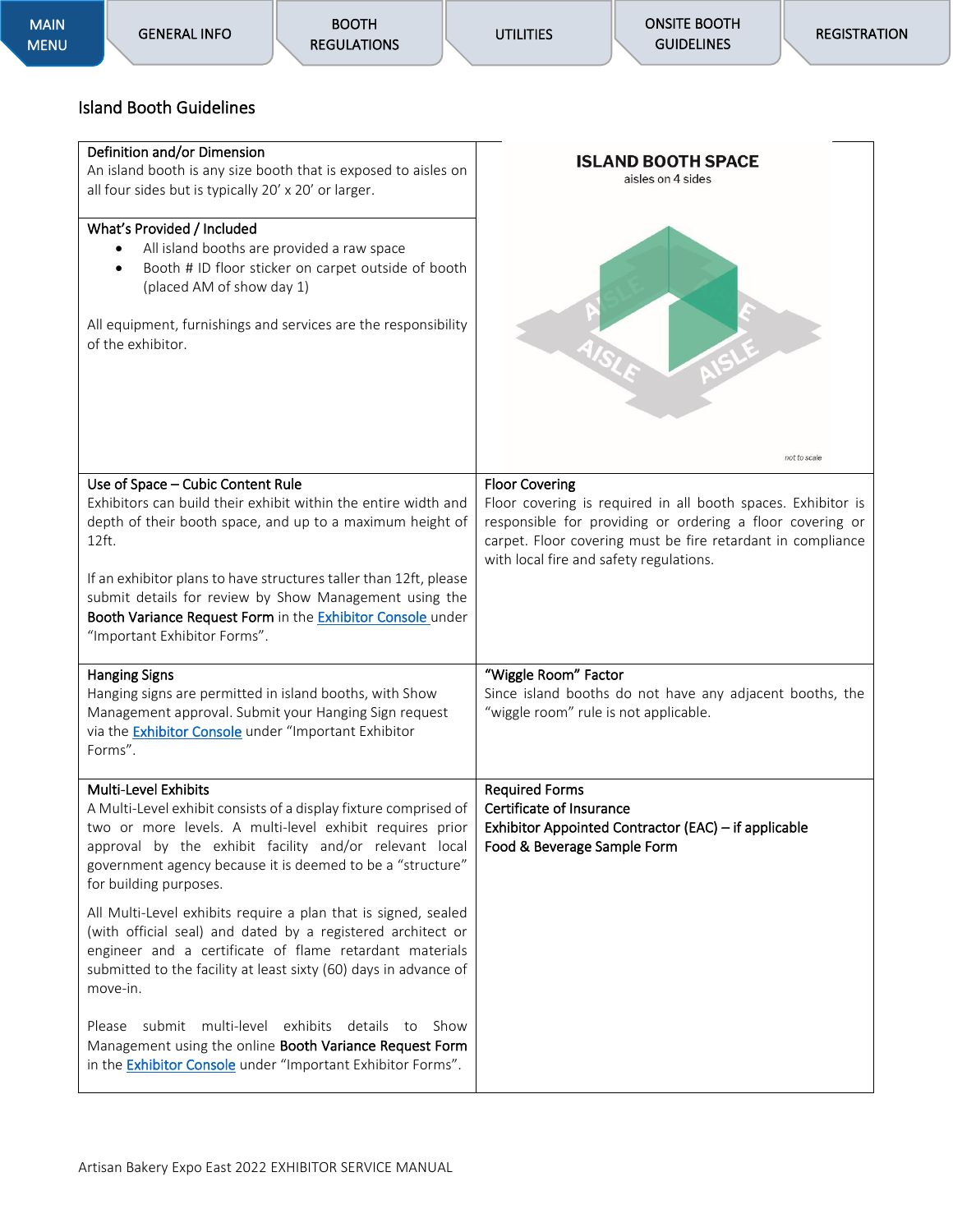#### <span id="page-12-0"></span>Hanging Signs & Airborne Objects

Hanging signs & airborne objects are permitted in all island, split island, and peninsula / end-cap booths with Show Management approval. All other standard booth types do not qualify for hanging signs and graphics, regardless of size. The exception to this rule is if you purchased a signed peninsula / end-cap booth package; a sign will be created and hung above your booth by Show Management.

All signage is to be hung at a height of 14 ft from the floor to the bottom of the sign to ensure consistency throughout the show floor. Size of the signage itself can be up to 8 ft tall and must be finished on all sides.

Hanging Signs should be placed 10 ft away from neighboring booths.

Any booth design variance from this rule must be submitted to Show Management and receive approval. Submit a **Booth** Variance Request Form with your design details and request, in the **Exhibitor Console** under "Important Exhibitor Forms".

| <b>Rigging Orders</b>                                                                                                                                                                                                                                                                                                 | <b>Approval Process</b>                                                                                                                                                                                                                                                                                 |
|-----------------------------------------------------------------------------------------------------------------------------------------------------------------------------------------------------------------------------------------------------------------------------------------------------------------------|---------------------------------------------------------------------------------------------------------------------------------------------------------------------------------------------------------------------------------------------------------------------------------------------------------|
| All overhead hanging must be assembled, installed, and                                                                                                                                                                                                                                                                | If you'd like to request approval to a sign above your booth,                                                                                                                                                                                                                                           |
| removed by Freeman. Set up instructions must be                                                                                                                                                                                                                                                                       | please submit your Hanging Sign request via the Exhibitor Console                                                                                                                                                                                                                                       |
| provided for signs needing assembly.                                                                                                                                                                                                                                                                                  | under "Important Exhibitor Forms".                                                                                                                                                                                                                                                                      |
| Hanging signs should be shipped to the Freeman Advance<br>Warehouse arriving between September 15, 2022 and<br>October 7, 2022 using the Hanging Sign Shipping Label.<br>Plan to use two labels on each piece you will be shipping<br>and use a waterproof marker to address the label and<br>mark your booth number. | Approvals may be issued at Show Management's discretion.<br>Drawings and three-dimensional renderings of both the hanging<br>sign and the floor supported booth structure, with dimensions,<br>should be submitted to Show Management with the approval<br>request and available onsite for inspection. |

#### Drones

A Drones / Unmanned Aerial System (UAS) are strictly prohibited at the Atlantic City Convention Center.

#### Lighting/Truss

For hanging truss & lighting equipment, ACCC (Atlantic City Convention Center) Utilities responsibilities include: ACCC personnel/employees:

- Must operate all chain motors, including the final trim.
- Only be allowed in aerial lifts.
- Only will be allowed to operate mechanized equipment.
- Must assemble and disassemble any and all overhead rigging including assembly of all truss, attachment, and disassembly of light fixtures to truss, installation and dismantle of power sources, programmable dimmable lighting packages, chain motors and span sets.

ACCC electricians will run all initial power sources and Freeman personnel will make all connections to the dimmable power sources. ACCC stagehands install and dismantle all programmable dimmable lighting fixtures, video walls, audio, and projection.

For ground supported truss & lighting equipment, Atlantic City Convention Center (electrician) responsibilities include:

- Will provide installation and dismantle labor of self-climbing and/or mechanized truss systems.
- Must install and dismantle any programmable dimmable lighting fixtures that are attached to any ground-supported truss.
- Must assemble and disassemble as well as install and dismantle all electrical hanging signs.

#### Balloons or Inflatables

Helium balloons are strictly prohibited at the Atlantic City Convention Center. They should not be used in the design of the exhibit space or be distributed as giveaways.

Artisan Bakery Expo East 2022 EXHIBITOR SERVICE MANUAL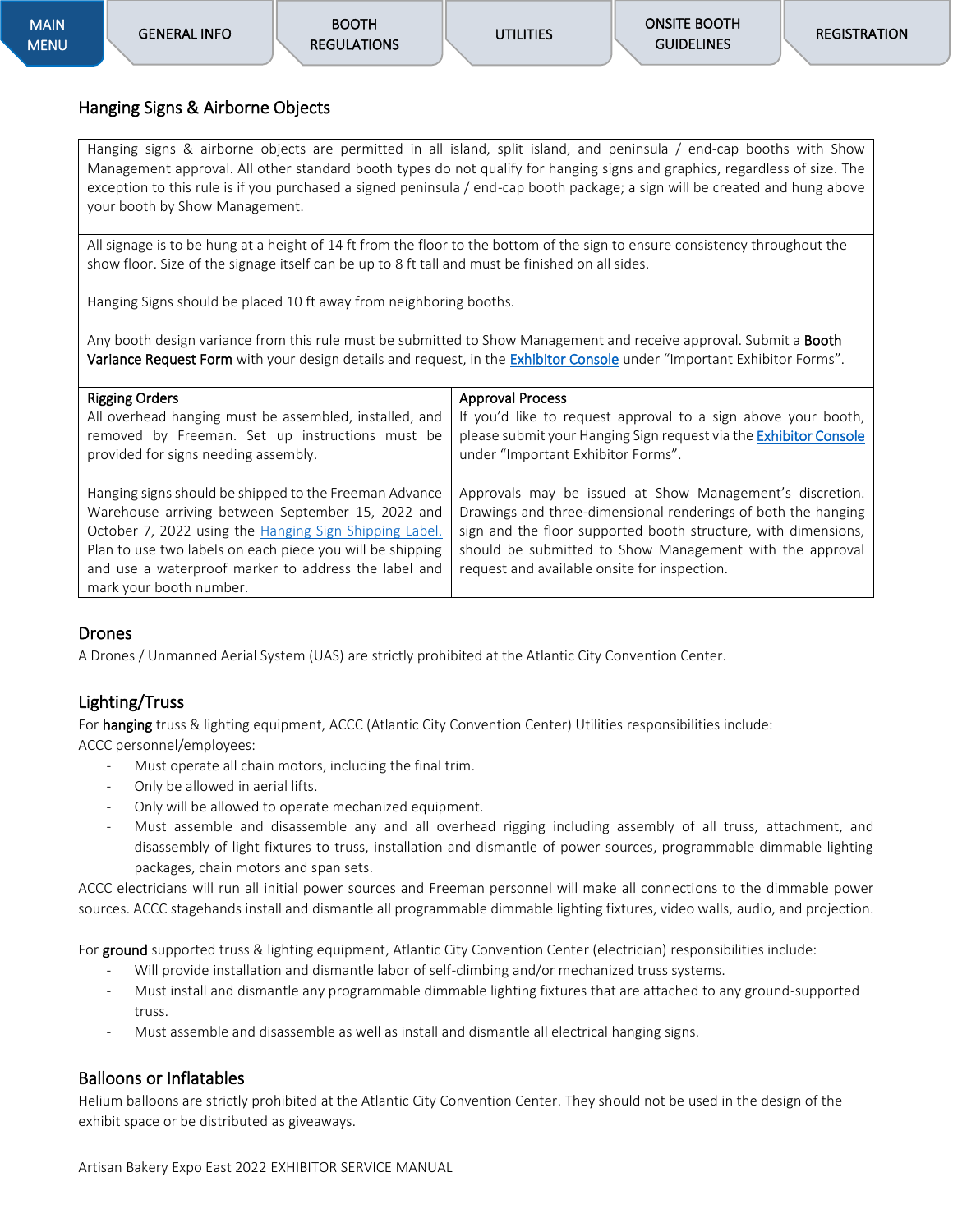### <span id="page-13-0"></span>Food Demonstration

Spectra Food Services & Hospitality is the exclusive food and beverage provider for the Atlantic City Convention Center. As such Spectra Food Services & Hospitality is responsible for the safety of all food and beverage consumed, prepared, and dispensed on property. See als[o Food & Beverage Sampling.](#page-21-0)

Please familiarize yourself with the Spectra Food Services & Hospitality [Food and Beverage Sampling Policy and Guidelines](https://meetac.com/sites/default/files/uploaded/2022%20Exhibitor%20Kit%20Food%20%26%20Beverage.pdf) and if applicable, submit a Food and Beverage Sampling / On-site Preparation no later than (30) thirty days prior to the show.

## <span id="page-13-1"></span>FREIGHT & DELIVERIES

### <span id="page-13-2"></span>Warehouse Address

Freeman will accept materials at the warehouse address beginning Wednesday, September 14, 2022. Materials arriving after Friday, October 7, 2022, Outwill be received at the warehouse with an additional after deadline charge.

Exhibiting Company Name / Booth # Artisan Bakery Expo East 2022 C/O Marano Trucking / Freeman 9820 Blue Grass Rd Philadelphia, PA 19114 Warehouse hours are Monday through Friday from 8:00 AM to 3:30 PM, Holidays excluded.

### <span id="page-13-3"></span>Direct to Show Site Address

Freeman will receive shipments at the show site address beginning Friday, October 14, 2022. Materials arriving before this date may be refused by the facility.

Exhibiting Company Name / Booth # Artisan Bakery Expo East 2022 Atlantic City Convention Center C/O Freeman One Convention Blvd Atlantic City, NJ 08401

## <span id="page-13-4"></span>Marshaling Yard

There is no Marshaling Yard.

## <span id="page-13-5"></span>Move-in/out Procedures



### Self-Unloading / Hand Carry Policy

Exhibitors may hand carry their merchandise from their personally owned vehicle (P.O.V. i.e., car, van, or SUV) in the designated area(s). All vehicles must be parked in a parking lot/garage; no curbside parking allowed. Hand carry is defined as small items

Artisan Bakery Expo East 2022 EXHIBITOR SERVICE MANUAL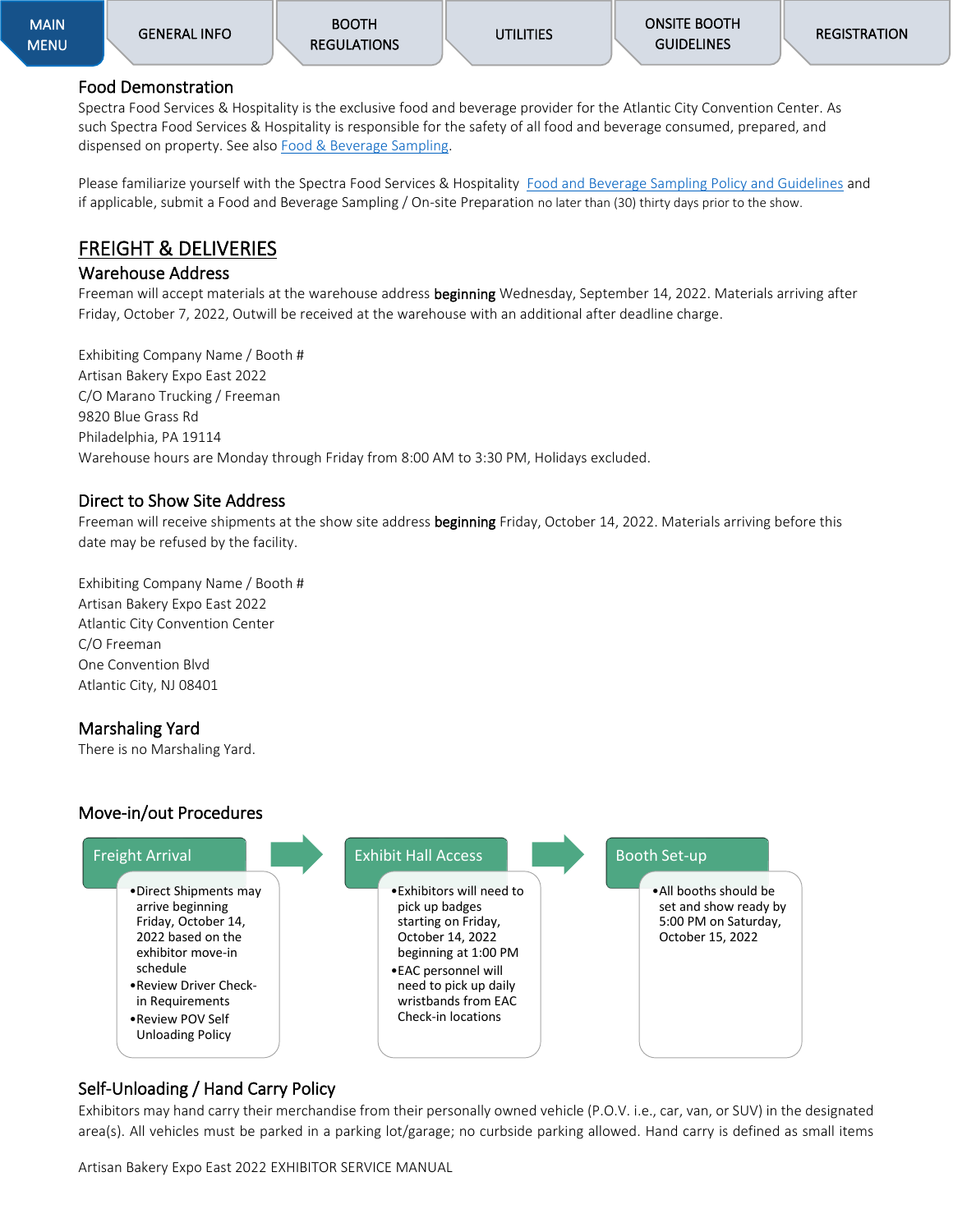MAIN [MENU](#page-0-2)  [ONSITE BOOTH](#page-19-9)  **GUIDELINES** 

such as cartons or packages that one person can carry. Any mechanical assistance is limited to a small dolly. When exhibitors choose to hand carry material, they may not be permitted access to the loading dock/freight door areas or four wheeled dolly or cart.

#### Privately Owned Vehicles (POV)

The ACCC (Atlantic City Convention Center) has a formal POV program for Privately Owned Vehicles owned by the exhibitor not to exceed the size of a panel van. An area is designated by Freeman that allows the exhibitor to park their vehicle and carry their freight to and from their booth within a time allotment of 20 minutes.

*A POV, or Privately Owned Vehicle, is any vehicle primarily designated to transport passengers and not cargo or freight. Qualifying vehicles include pick-up trucks, passenger van, SUV or taxi.*

### Outbound Shipping

Every outbound shipment will require a material handling agreement and shipping labels. Freeman offers complimentary preprinting of these items. To take advantage of this service, please complete Freeman's [Outbound Material Handling](https://www.freemanco.com/forms/509842/outbound_shipping.pdf)  [Authorization and Shipping labels](https://www.freemanco.com/forms/509842/outbound_shipping.pdf) form. Your pre-printed MHA and labels will be delivered to your booth prior to the close of the show. *Please note: all third parties must pick up MHA/labels at the Freeman Service Desk.*



#### <span id="page-14-0"></span>Storage

#### Empty Storage

Exhibitors are allowed to store empty containers or booth items within their booth space as long as it is not behind the booth drape or booth space. Storing items behind the booth drape is a fire hazard and storing items behind your booth is a tripping hazard in the show aisles. This will be strictly enforced by Show Management and the Fire Marshal onsite.

If an exhibitor needs to store empty containers outside their booth space until show close, they can do so with Freeman, at the exhibitor's expense, using the "empty" stickers or take the container offsite to exhibitor's hotel.

#### Refrigerator/Freezer

Refrigeration and frozen storage are provided by Freeman on show site ONLY and services can be ordered online. Please note that containers must be marked with the [Refrigerated Shipping Labels](https://protect-us.mimecast.com/s/GHpdCKr2jmuD468DskVJSV?domain=freemanco.com) o[r Frozen Storage Shipping Labels](https://protect-us.mimecast.com/s/fp3KCL92kntkQ7NkUYr0T4?domain=freemanco.com) and be labeled properly with Artisan Bakery Expo East 2022, booth number and company name. Details regarding disposal of leftover items at the close of the show may be obtained at the Freeman Service Center on-site.

Note that exhibitors are not permitted direct access to cold storage. Arrangements for deliveries need to be made at the Freeman Service Center once on-site.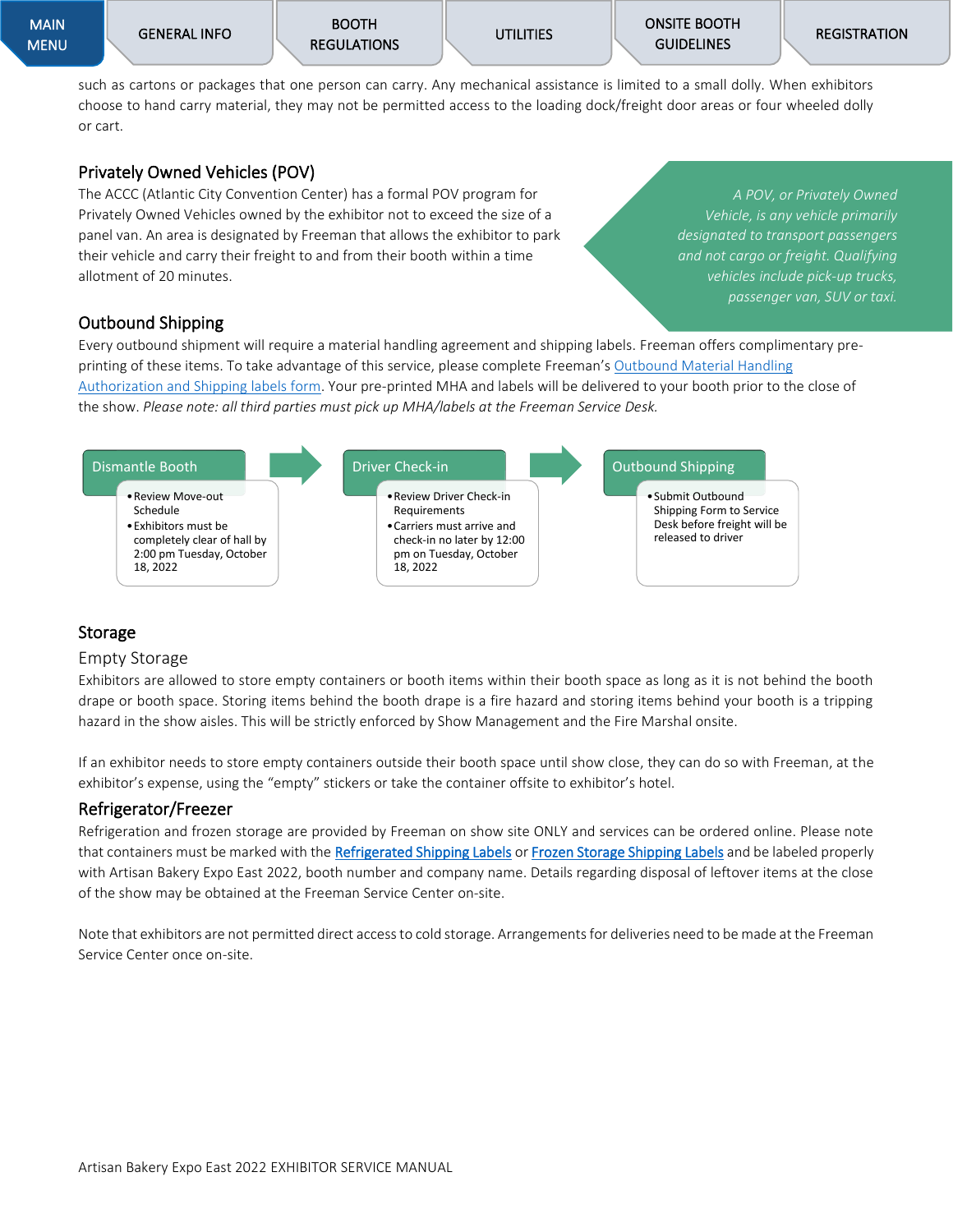## <span id="page-15-0"></span>INSTALL/DISMANTLE & LABOR REGULATIONS

#### <span id="page-15-1"></span>Late Set-up

On Friday, October 14<sup>th</sup> and Saturday, October 15<sup>th</sup>, exhibitors are welcome to stay in the exhibit hall past the published movein time of 5:00 PM to continue setting up their booth but must remain inside the exhibit hall until they are leaving the hall for the night. No re-entry will be allowed after 8:00 PM until 8:00 AM the next morning.

#### <span id="page-15-2"></span>Labor/Union Laws

There are (4) unions that have jurisdictions over trade shows at the ACCC (Atlantic City Convention Center). Exhibitors may use full-time company personnel to set-up 10' x 10' and 10' x 20' inline booths and 20' x 20' island booths, however they cannot operate heavy machinery or lift equipment. If full-time company personnel are utilized, they are required to carry photo ID as well as company identification, such as an insurance identification card or payroll stub. At no time may union labor approach an exhibitor for monetary tips or products. If this occurs, please notify Show Management immediately.

Union labor is not required to put your products on display, to open cartons containing your products, nor to perform testing, maintenance, or repairs to your products.

#### Forklifts

Forklift labor is an exclusive service provided by Freeman.

#### Tipping

Freeman, the official service contractor for Artisan Bakery Expo East 2022 requests that exhibitors do not tip its employees by giving money, merchandise or other special consideration for services rendered. Exhibitors should not give coffee breaks other than mid-morning and mid-afternoon when employees have a fifteen-minute paid break. Any attempts to solicit a gratuity by an employee for any service should be reported immediately to a supervisor of Freeman.

Freeman is the official service contractor for Artisan Bakery Expo East 2022. As the official service contractor, Freeman has the responsibility for material handling, forklift & rigging labor all suspended hanging sign labor that does not require a motor or lighting.

| Union                   | Definition of Jurisdiction                                                                                                                                                                                                                                                                                                                                              |
|-------------------------|-------------------------------------------------------------------------------------------------------------------------------------------------------------------------------------------------------------------------------------------------------------------------------------------------------------------------------------------------------------------------|
| <b>Teamster Union</b>   | Teamsters handle freight at the exhibit hall. They unload trucks or vehicles and deliver materials to and from<br>booths. They also provide rigging of machinery, moving services, and spot machinery in your booth. The<br>normal rigging crew consists of two men and a forklift. Customarily, this service must be ordered in advance<br>at the exhibitor's expense. |
| <b>Carpenter Union</b>  | Carpenters handle the erection and dismantling of display and exhibit booths. This also includes all display<br>work. Carpenters uncrate and re-crate machinery or equipment and install and remove all draping and<br>floor covering.                                                                                                                                  |
| Decorators              | Decorators install drapery, bunting, banners, as well as table, stage and skid skirting.                                                                                                                                                                                                                                                                                |
| <b>Electrical Union</b> | Electricians handle all electrical work, which includes supply power lines to your booth, connecting<br>equipment to outlets, and install signs or headers that are lighted, unless they are permanently a part of<br>the exhibit's back wall.                                                                                                                          |

A full, detailed list of tasks exhibitors can and cannot complete within their booth are listed below.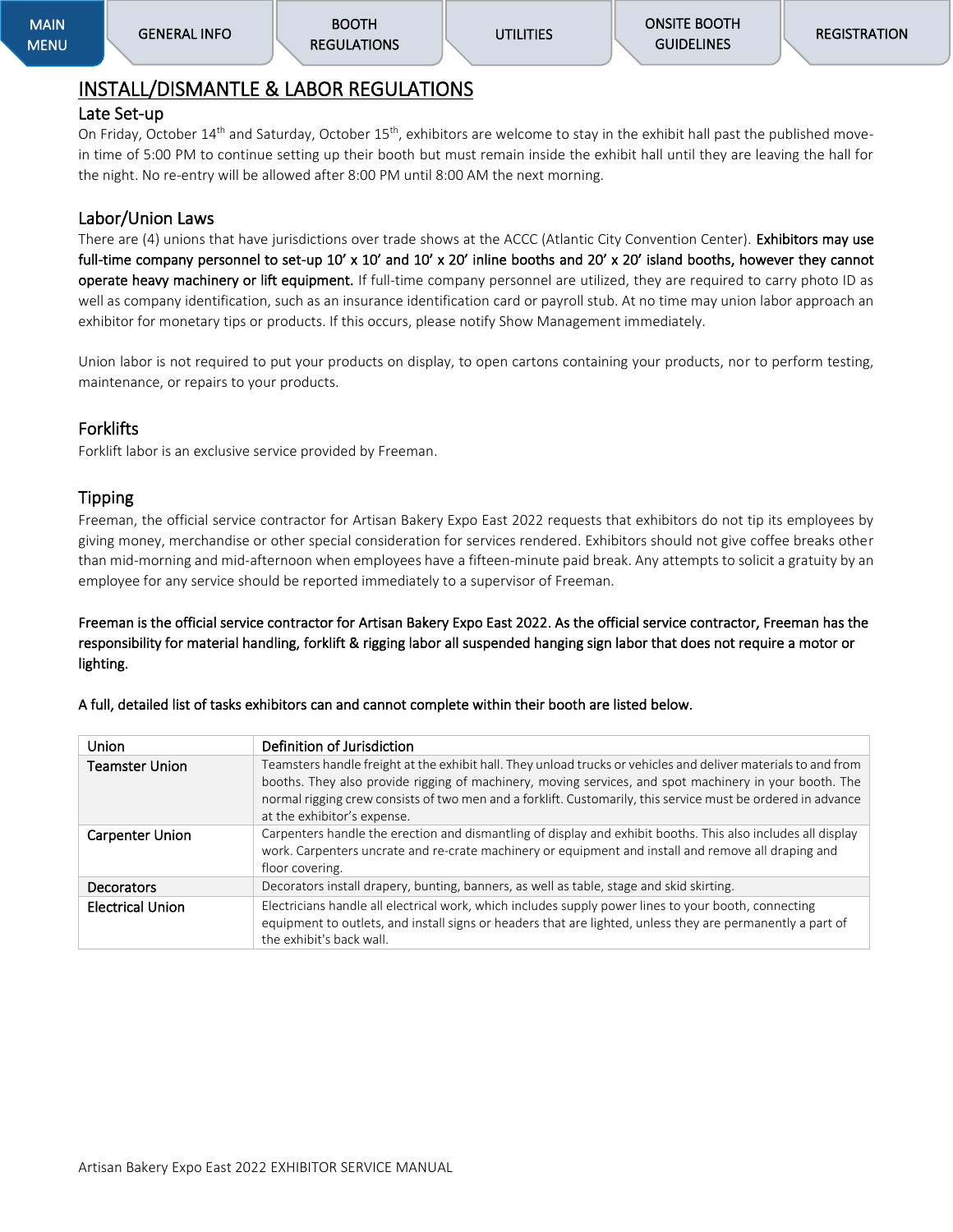| <b>MAIN</b><br><b>MENU</b> |               | <b>GENERAL INFO</b>                                                                                               | <b>BOOTH</b><br><b>REGULATIONS</b>                                           | <b>UTILITIES</b>                                                                                                                                            | <b>ONSITE BOOTH</b><br><b>GUIDELINES</b> | <b>REGISTRATION</b>                 |
|----------------------------|---------------|-------------------------------------------------------------------------------------------------------------------|------------------------------------------------------------------------------|-------------------------------------------------------------------------------------------------------------------------------------------------------------|------------------------------------------|-------------------------------------|
|                            |               | <b>Task</b>                                                                                                       |                                                                              |                                                                                                                                                             | An Exhibitor Can                         | An Exhibitor<br>Cannot              |
|                            |               |                                                                                                                   | 10' x 20' and smaller and 20' x 20' island and smaller.                      | Use Power tools or other types of carpenter/construction equipment with the<br>exception of heavy machinery or lift equipment within any booth inline booth | $\mathsf X$                              |                                     |
|                            | CONSTRUCTION  | smaller.                                                                                                          | within any booth inline booth 10' x 20' and smaller and 20' x 20' island and | Exhibitor may choose to utilize own personnel to set up and dismantle exhibit                                                                               | $\times$                                 |                                     |
|                            |               |                                                                                                                   |                                                                              | Exhibitor may hire and EAC (Exhibitor Appointed Contractor to perform work.                                                                                 | $\mathsf X$                              |                                     |
|                            |               | Move any freight by hand carry.                                                                                   |                                                                              |                                                                                                                                                             | If carried by one<br>person              | If required more<br>than one person |
|                            | FREIGHT       |                                                                                                                   | Move any freight from a vehicle larger than a Panel van.                     |                                                                                                                                                             |                                          | $\mathsf X$                         |
|                            |               | cart.                                                                                                             | Move any freight moved on equipment larger than a two-wheeled baggage        |                                                                                                                                                             |                                          | X                                   |
|                            |               | Plugin their own devices and equipment for properly ordered 110-volt electrical<br>service of 1500 watts or less. | $\mathsf X$                                                                  |                                                                                                                                                             |                                          |                                     |
|                            | CTRICAL<br>빞  |                                                                                                                   | Plugin their own devices of 110 volt/ 1500 watts themselves.                 |                                                                                                                                                             | $\times$                                 |                                     |
|                            |               |                                                                                                                   | Install or hang up to four small clip-on lights per booth.                   |                                                                                                                                                             |                                          | X                                   |
|                            |               |                                                                                                                   |                                                                              | Distribution of all electrical equipment necessary to provide electrical service.                                                                           |                                          | $\times$                            |
|                            |               | same booth above the booth carpet.                                                                                | Connect modems, printers, computers and keyboards, test and tune own         | equipment, and run their own communications cable between machines in the                                                                                   | $\times$                                 |                                     |
|                            | MERCHANDISING | Test and tune equipment.                                                                                          |                                                                              |                                                                                                                                                             | $\mathsf X$                              |                                     |
|                            |               |                                                                                                                   | Unpack, pack, and arrange their merchandise and products in their exhibit.   |                                                                                                                                                             | X                                        |                                     |
|                            |               |                                                                                                                   | exhibit not installed by other Freeman labor.                                | Clean and wipe down their products and display merchandise and parts of their                                                                               | X                                        |                                     |

### <span id="page-16-0"></span>Building Rules/Guidelines

It is strongly recommended that all exhibitors review and understand th[e Atlantic City Convention Center](https://meetac.com/sites/default/files/uploaded/MeetAC_EPG.pdf) Building Rules & [Guidelines,](https://meetac.com/sites/default/files/uploaded/MeetAC_EPG.pdf) especially for Fire Marshal requirements and specific policies and procedures that directly pertain to your booth design and demonstration plans.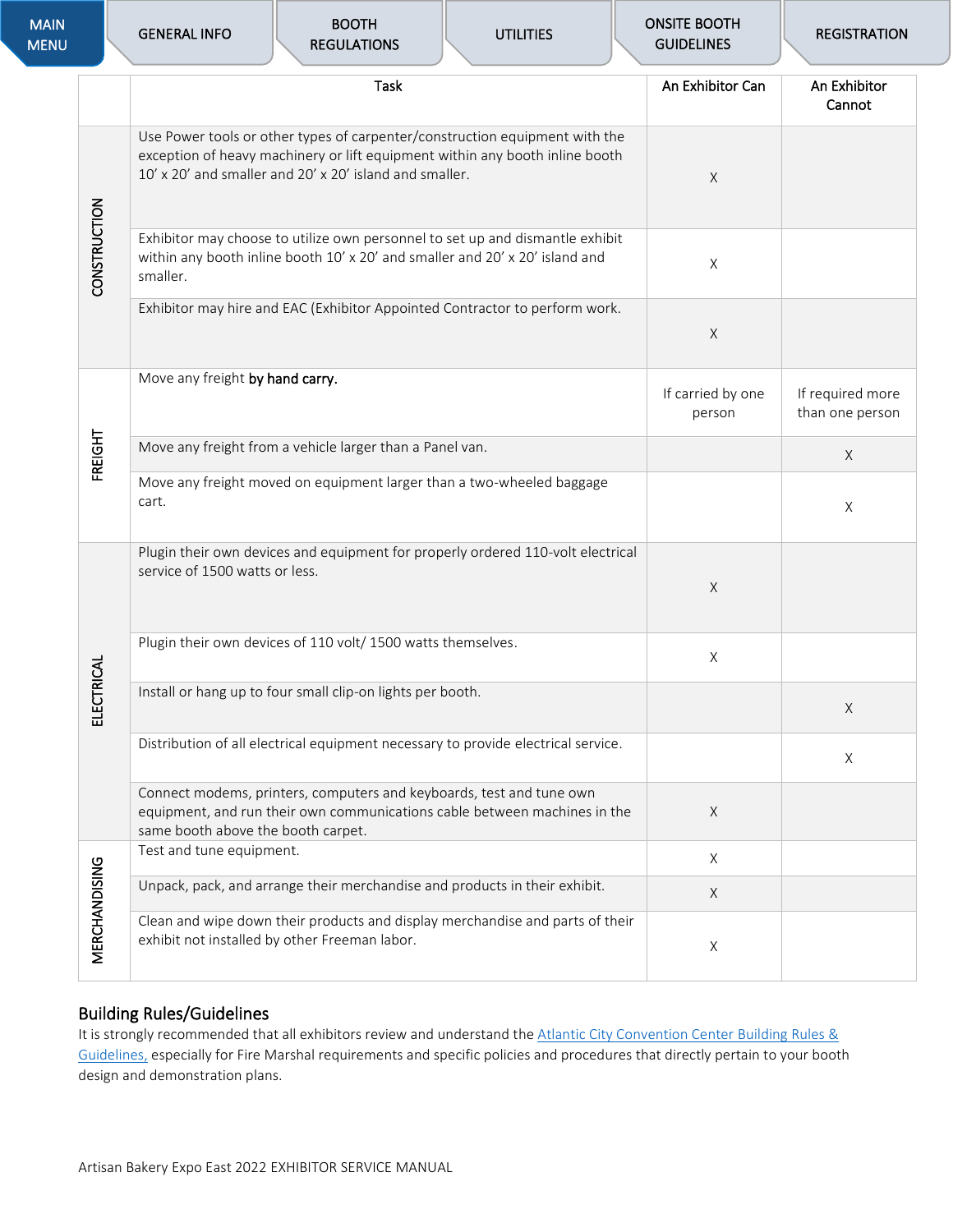#### <span id="page-17-0"></span>Safety Fire Marshal Requirements & Permitting

Please reference th[e Atlantic City Convention Center](https://meetac.com/sites/default/files/uploaded/MeetAC_EPG.pdf) Building Rules & Guidelines for Fire Marshal requirements.

#### OSHA Regulations

All exhibitors and hired third-party contractors, must comply with environmental laws and OSHA regulations.

### <span id="page-17-1"></span>Cleaning

#### Clean Floor Policy

Empty cartons and cases must be removed from your booth. Cartons may NOT be stored behind curtains or in your booth. The Freeman Service Center will provide "empty crate" stickers to affix to boxes, cases, and crates. Freeman will store and return them to your booth at show closing. The policy will be strictly enforced by Show Management and the New Jersey Fire Marshal. Should exhibitors have cartons and cases they need to access throughout the event, Accessible Storage is a service provided by Freeman on a first come first served that allows an exhibitor to access their materials in a Fire Marshal approved designated area. This service can be ordered on show site at the Freeman exhibitor services center.

#### Excessive/Bulk Trash, Booth & Material Abandonment

Exhibitors promoting giveaways from their booths which generate excessive trash are required to order porter service for their booth. Note these giveaway items do not include food and beverage sampling. Please review the [cleaning order form](https://artisanbakeryexpoeast.com/wp-content/uploads/2022/04/ABE22-Elect-Booth-Cleaning-Order-Form.pdf) for this type of service.

If an exhibitor leaves behind *any bulk trash, excessive literature and/or booth display materials* that is not labeled for shipment out or donated through the "Green" program at the end of the show, it will be deemed as trash and the exhibitor will be charged for the removal of these items. Any charges incurred on behalf of Show Management to remove the abandoned materials to ensure that Show Management can comply with the published move-out schedule of the facility as stated in the license agreement for the event will be billed to the exhibitor directly.

Show Management and the facility is NOT responsible for the recovery of abandoned materials that are left in and exhibitor's booth past the move-out dates and times as published.

#### Care of the Facility

It is understood that exhibitors shall neither injure, no mar, nor in any manner deface the premises. Exhibitors will not be permitted to drive nails, hooks, tacks, or screws into any part of the building, put up decorations or adhesives that would deface the premises. All curtains, draperies and decorations made from textiles of combustible fibers, or any other flammable materials must be flame proofed in the manner approved by all applicable jurisdictions. Exhibitors shall promptly pay for any and all damages to the facility, booth equipment or the property of others caused by the exhibitor or any of its employees, agent's contractors, or representatives.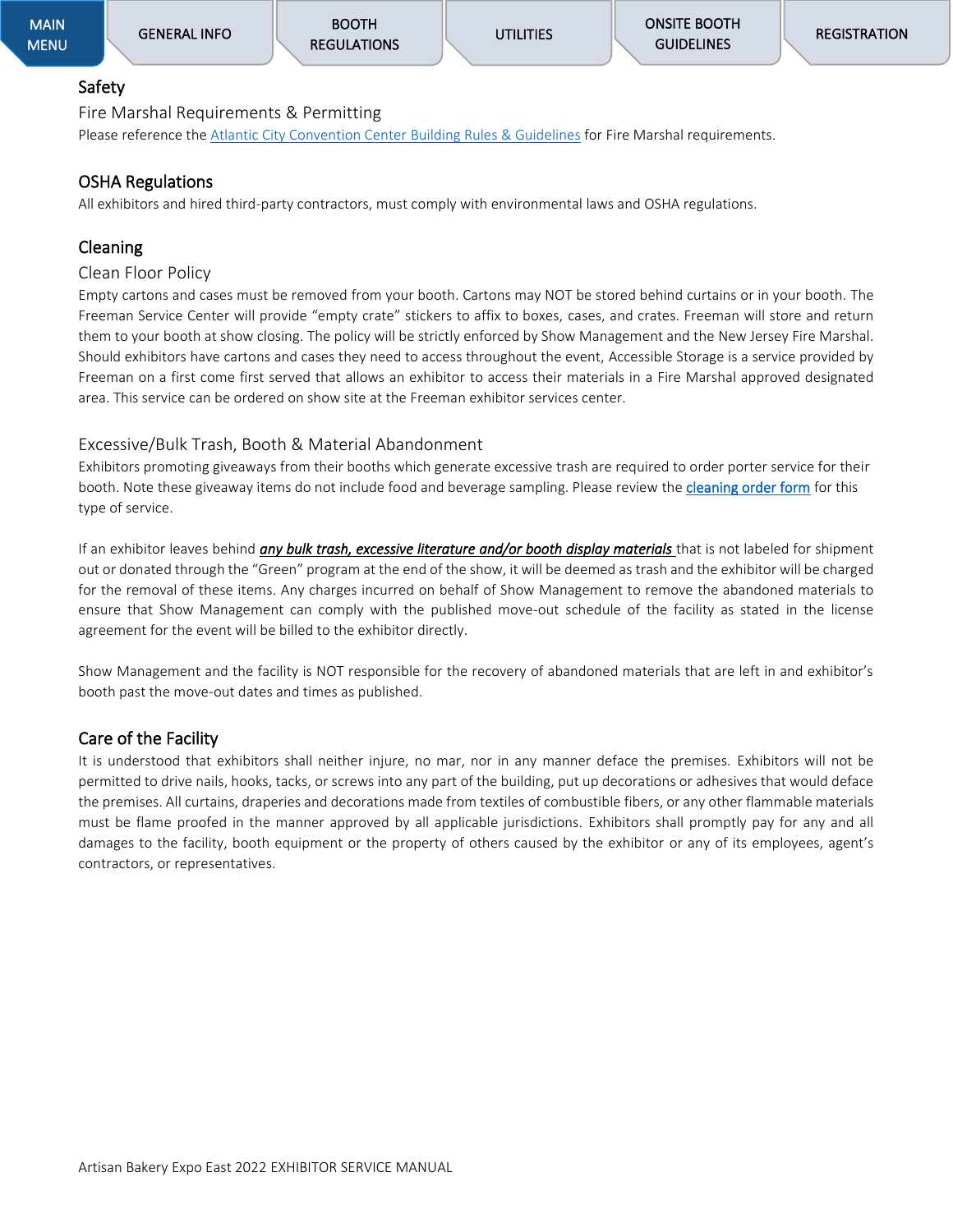## <span id="page-18-0"></span>EXHIBITOR APPOINTED CONTRACTOR

If exhibitors wish to use an Exhibitor Appointed Contractor (EAC), the following rules and regulations must be adhered to by the exhibitor and the EAC. These rules will be strictly enforced. Completion of the required EAC/I&D form qualifies as acceptance that the EAC will abide by all rules and regulations, especially those as contained herein for EAC.

The EAC/I&D contractor must be licensed, insured, and authorized to work in the Atlantic City Convention Center. Contractors must adhere to all rules and regulations of Artisan Bakery Expo East 2022 the Atlantic City Convention Center, and the local unions. This includes keeping "no freight aisles" clear, clearing empty crates off the show floor, abiding by the Early Teardown Policy, and being properly badged. Exhibitors using an installation and dismantling contractor (I&D), and/or an exhibitor appointed contractor (EAC) to set-up or teardown their exhibit, must complete the EAC/I&D form in the [Exhibitor Console](https://pizza.a2zinc.net/ArtisanBakeryEast2022/public/e_exhibitorconsole.aspx) by Sept. 30<sup>th</sup>.

Complete this form only if you are using the services of an outside contractor to install or dismantle your display. Please fill out the form completely.

All contracted personnel must check-in at Exhibitor Registration before admission to the exhibit floor. Personnel must have proof of company affiliation and a photo I.D.

The EAC shall refrain from placing an undue burden on the official service contractors by interfering, in any way, with the official contractor's work.

The EAC will not solicit business at the event and must always wear badges. It is the exhibitor's responsibility to make sure that all independent contractors are properly badged before arrival.

If the EAC, in any way, disrupts the orderly conduct of business by any of the official contractors or impairs the smooth installation and dismantling of the event, the EAC will immediately cease such disruption or be removed from the event site. Show Management will have the final decision in such instances.

The Atlantic City Convention Center (Facility), Emerald (Show Management), and Freeman (General Service Contractor) must be named as additionally insured by all contractors working in the hall. Show Management must receive the certificate of insurance no later than 30 days before the commencement of installation. Show Management will give authorization to the EAC to provide installation and dismantling services to the exhibiting firm upon receipt of:

- Certificate of insurance for workers' compensation and employers' liability, comprehensive general liability, and automobile liability insurance.
- The workers' compensation and employers' liability insurance must provide a minimum limit of (recommended \$500,000 USD) and meet the requirements established by the state in which the event is being held.
- Comprehensive general liability coverage must provide at least (recommended \$1 million USD per occurrence /\$2 million USD general aggregate) in coverage and shall name Show Management, the sponsoring associations, the event owners, the official contractor, and the facility as additional insured.
- Automobile liability should include all owned, non-owned, and hired vehicles with limits of (recommended \$500,000 USD) bodily injury and (recommended \$500,000 USD) property damage liability.

In performing work for their clients, the EAC shall cooperate fully with the official contractors and shall comply with existing labor regulations or contracts as determined by the commitments made and obligations assumed by Show Management in any contracts with the official contractors. Failure to comply with these regulations will result in refusal or loss of authorization to perform services and immediate removal from the event site.

Services ordered on behalf of exhibitors by EAC's or other third parties must be so authorized in writing by the exhibitor. Payment for all services will be the responsibility of the exhibitor.

## <span id="page-18-1"></span>**DONATIONS**

Artisan Bakery Expo East 2022 EXHIBITOR SERVICE MANUAL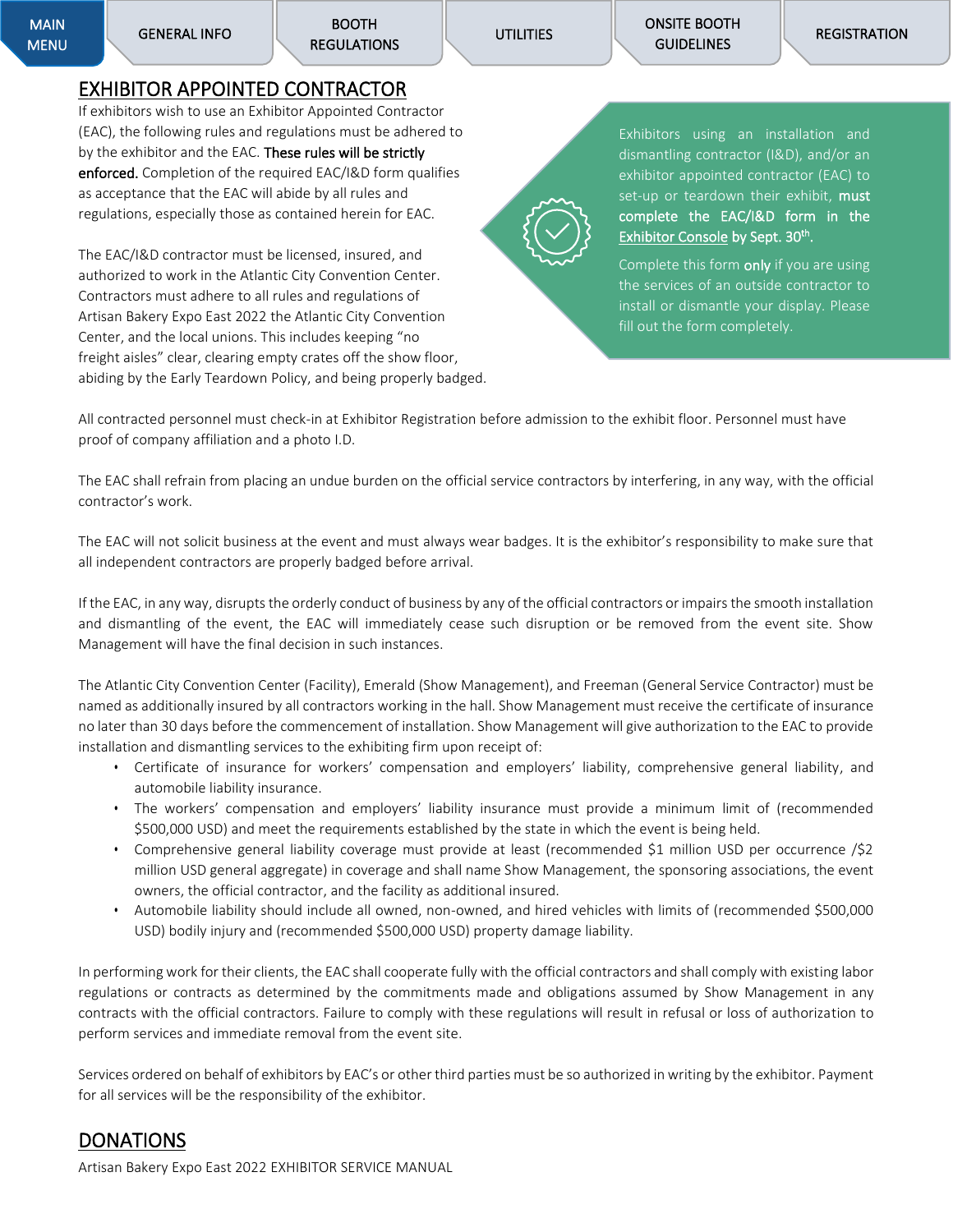If you have food that you would like to donate after the show, Freeman and Emerald have established a program with several local charities to help you do so. Our goal is to assist you with donating the leftover food to local charities, keep them of out landfills, help to feed the less fortunate and make this as easy as possible for you.

If your company is interested in the donation program, the Freeman Service Center will have the donation forms. You will be given donation stickers to place on your items after they are properly packed up. During move-out, we will pick up your donated items and deliver it to the local charities at no additional cost to you.

## <span id="page-19-0"></span>**UTILITIES**

### <span id="page-19-1"></span>ELECTRICAL REGULATIONS

All electrical must be ordered through the [Atlantic City Convention Center.](https://meetac.boomerecommerce.com/Pages/Security/Login.aspx?ReturnUrl=%2f) Booths may have outlets pre-dropped in the booths. Please be advised that if you plug into these electrical outlets, you will be charged for your power usage at a higher rate than if you had ordered in advance. For your safety and the safety of other show participants, all electrical work including floor distribution must be performed by ACCC. Services can b[e ordered online](https://meetac.boomerecommerce.com/Pages/Security/Login.aspx?ReturnUrl=%2f) or [download the order form.](https://artisanbakeryexpoeast.com/wp-content/uploads/2022/04/ABE22-ACCC-Elect.-Plumbing-Grid.pdf)

### <span id="page-19-2"></span>LIGHTING

No lighting, fixtures, lighting trusses or overhead lighting are allowed outside the boundaries of the exhibit space. Lighting, including spotlights and gobos should be directed to the inner confines of the exhibit space and should not project onto other exhibits or exhibition aisles.

## <span id="page-19-3"></span>COMPRESSED AIR, DRAINS, GAS & WATER (PLUMBING)

Compressed air, water, drains, fill & drains, and natural gas can be ordered through th[e Atlantic City Convention Center.](https://meetac.boomerecommerce.com/Pages/Security/Login.aspx?ReturnUrl=%2f)

## <span id="page-19-4"></span>INTERNET SERVICES

Telephone & Internet is not included as part of your booth package[. SmartCity](https://orders.smartcitynetworks.com/login?ReturnUrl=%2F) is the exclusive full-service provider for all internet, telephone, and TV services at the Atlantic City Convention Center. Please refer thei[r website](https://orders.smartcitynetworks.com/login?ReturnUrl=%2F) for additional information and ways to order services.

## <span id="page-19-9"></span><span id="page-19-5"></span>ONSITE BOOTH GUIDELINES

## <span id="page-19-6"></span>DISPLAY

#### <span id="page-19-7"></span>Animals

Animals domesticated or non-domesticated are not permitted on the show floor at any time. Under the Americans with Disabilities Act (ADA), Show Management must allow people with disabilities to bring their registered service animals into all areas of the facility where exhibitors and attendees are normally allowed to go. Service animals are animals that are individually trained to perform tasks for people with disabilities such as guiding people who are blind, alerting people who are deaf, pulling wheelchairs, alerting, and protecting persons having seizures, or performing other special tasks.

#### <span id="page-19-8"></span>Booth Appearance & Approvals Artisan Bakery Expo East 2022 is a cubic content show.

Construction of booths and displays in excess of 8 feet in height, including signage, shall be permitted in island, perimeter, and peninsula booths. Any display over 12 feet in height, and all booths and displays with ceilings or roofs, must have written approval of Show Management. Exhibitors who are installing a ceiling or second story must have Show Management and Convention Center approval to ensure that their display meets with the necessary fire safety precautions involving smoke alarms, fire extinguishers, sprinkler systems, etc.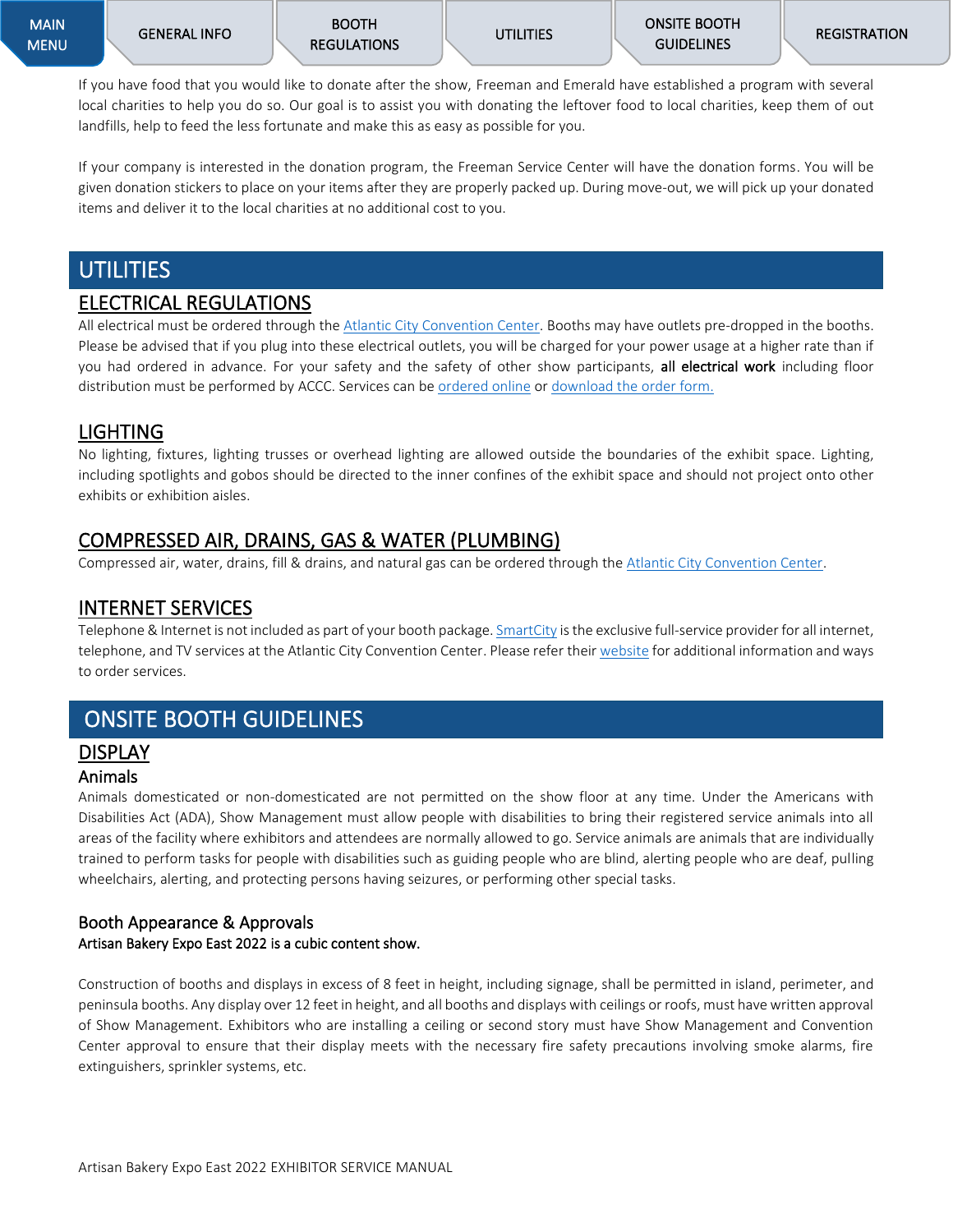Show Management has the authority to determine whether placement, arrangement and appearance of all items displayed by the exhibitor are in compliance with exposition standards. This may require the replacement, rearrangement, or redecoration of any items or of any booth. Show management is not liable for any cost that may be incurred by the exhibitor.

#### <span id="page-20-0"></span>Canopies & Ceilings

Canopies, including ceilings, umbrellas, and canopy frames, can be either decorative or functional (such as to shade computer monitors from ambient light or for hanging products). Canopies for linear or perimeter booths should comply with cubic content requirements. The base of the canopy should not be lower than 7 feet from the floor. Canopy supports should be no wider than 3 inches. This applies to any booth configuration that has a sight line restriction, such as a linear booth.

#### <span id="page-20-1"></span>Display of Product

Aisles must not be obstructed at any time. No portion of an exhibitor's display, product or demonstration may extend into any aisle, including the audience. Space within the booth must be designated for any group of attendees viewing or participating in a presentation or demonstration within the booth. All features, signs and/or walls that are facing the aisle need to be covered or finished.

Fog, smoke, and steam machines are not permitted.

Exhibitors are prohibited from possessing, displaying, or depicting any products or components in their booth which could be interpreted as being a promotion of another company. Items located in the exhibit space must be in good taste or will be removed at the discretion of Show Management.

#### <span id="page-20-2"></span>Floral

The official provider of floral and plants is TLC National. Download the order form [here.](https://artisanbakeryexpoeast.com/wp-content/uploads/2022/04/ABE22-TLC-Floral-Order-Form.pdf)

#### <span id="page-20-3"></span>Hanging Signs and Graphics

Pre-approval for the use of Hanging Signs and Graphics must be obtained from Show Management for all exhibitors. Please fill out the Hanging Sign Approval Form within the [Exhibitor Console](https://pizza.a2zinc.net/ArtisanBakeryEast2022/public/e_exhibitorconsole.aspx) and reference the [Hanging Signs & Graphics](#page-12-0) guidelines listed within this document for more information.

#### <span id="page-20-4"></span>Refrigerated Showcases & Displays

The official provider for rental refrigerated showcases and displays is Lowe Worldwide Rental Specialists. Online [ordering](http://www.lowerental.com/us) is available.

#### <span id="page-20-5"></span>Trademarks/Copyright

Exhibitors shall obey copyrights and assume full and sole liability and responsibility for the use of copyrighted materials at the show. Exhibitors must obtain any and all necessary licenses and approvals from copyright owners and pay all required royalties and fees.

#### <span id="page-20-6"></span>Vehicles on Display

Please review the Fire Department Regulations for Display Vehicles found in the [Atlantic City Convention Center](https://meetac.com/sites/default/files/uploaded/MeetAC_EPG.pdf) Building User's [Manual.](https://meetac.com/sites/default/files/uploaded/MeetAC_EPG.pdf)

### <span id="page-20-7"></span>DEMONSTRATIONS

#### <span id="page-20-8"></span>Exhibitor Conduct /Good Neighbor Policy

As a matter of safety and courtesy to others, exhibitors shall conduct sales presentations and product demonstrations in a manner which assures all exhibitor personnel and attendee are within the contracted exhibit space and no encroaching on the aisle or neighboring exhibits. No activities should be planned, or products displayed in a manner that would require an audience to gather in the aisles. Show Management reserves the right to determine if a demonstration interferes with adjacent exhibit spaces and when it must be discontinued.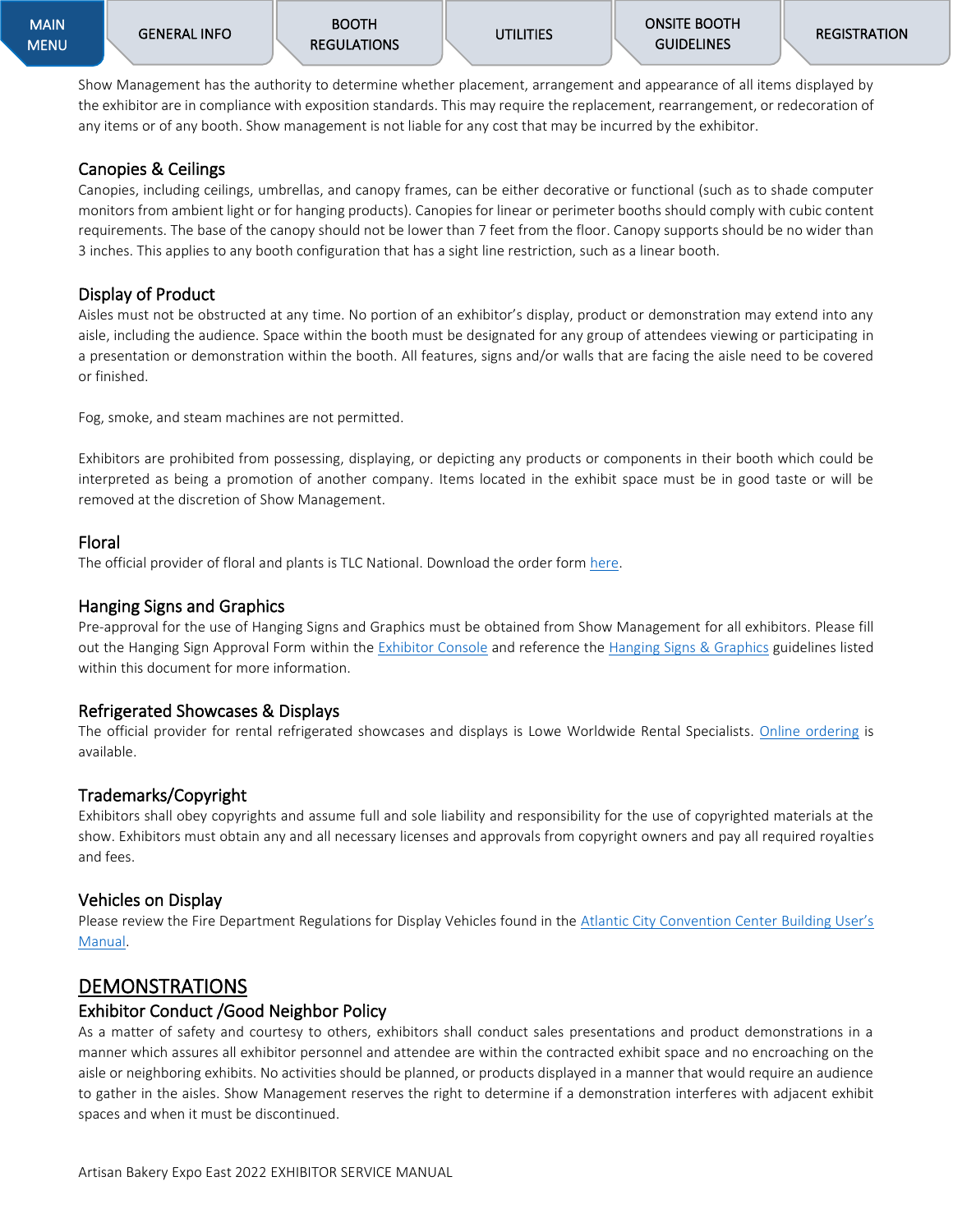Exhibitors are required to conduct themselves and operate their exhibit so as not to annoy, endanger or interfere with the rights of others at the show. Unsportsmanlike, unethical, illegal, or disruptive conduct, such as tampering with another party's exhibit or engaging in corporate espionage is strictly prohibited.

Exhibitor's personnel and their representatives may not enter the exhibit space or loiter in the area of another exhibitor without permission from that exhibitor, and at no time may anyone enter an exhibit space that is not staffed. It is the responsibility of each exhibitor to arrange displays, product presentations, audio visual presentations, and demonstration areas to ensure compliance.

#### <span id="page-21-0"></span>Food & Beverage Sampling

The facility's exclusive food and beverage vendor Spectra Food Service & Hospitality has a responsibility to strictly regulate any food and beverage activity. All food must be prepared and served from within the regulations of the city and county. A copy of the food and beverage policy and sampling guidelines can be accessed [here.](https://meetac.com/sites/default/files/uploaded/MeetAC_EPG.pdf)

Any exhibitor sampling products will need to submit a sampling form to the exclusive food and beverage vendor for review and to Show Management for acceptance or rejection. The distribution of food and beverages must be within the exhibitor's allotted space. Any violation could result in fees, the removal of product from the show floor and/or obligatory discontinuation of booth activities. The deadline to submit a sampling form to Spectra is September 16<sup>th</sup>, 2022.

Peanuts in the shell and cotton candy are NOT permitted on the show floor at any time and may not be distributed from any exhibit booth.

#### <span id="page-21-1"></span>Hospitality & Networking Events

No exhibitor, or any affiliate thereof, shall conduct any off-site activity during official event hours that would encourage attendees to leave the officially scheduled event activities. Hospitality suites shall not be open during event hours.

Show Management strictly prohibits solicitation of business in any public areas occupied by the event, including public areas in conference hotels. Such solicitations are limited to badged individuals within registered booths in the exhibit hall only. Companies who wish to host hospitality suites must apply in writing to Show Management for permission and must agree that the suites not be open during any scheduled event. Additionally, no exhibitor may hold any revenue-producing event, fundraising event, or event of any type targeted to the event attendees at any time during the event without the advance written approval of Show Management. If an activity is held without approval, Show Management reserves the right to exclude the exhibitor from future events.

#### <span id="page-21-2"></span>Noise / Music

Loud noises, bright lights or other distractions are not permitted. Sound volume of amplifiers or audio-visual presentations must be regulated to not disturb other exhibitors. Sound created by amplified devices should not exceed 80 decibels when measured from the aisle immediately in front of a booth. Management reserves the right to terminate use of equipment determined to be a nuisance.

Exhibitors should be aware that music played in their booths, whether live or recorded, may be subject to laws governing the use of copyrighted compositions. ASCAP, BMI, and SESAC are three authorized licensing organizations that collect copyright fees on behalf of composers and publishers of music. Show Management does not have a license with any licensing agencies; therefore, exhibitors are responsible for obtaining licensing directly. Adherence to these federally mandated copyright licensing laws is of critical importance.

#### <span id="page-21-3"></span>Raffles, Drawings, and Contests

Raffles, drawings, and contests, if permitted by law, are allowed in an exhibitor's booth but will be regulated by Show Management. Show Management reserves the right to limit the promotional activity anywhere on the exhibition floor as they see fit to ensure a professional and safe atmosphere. These activities include and are not limited to, handouts, contests, lotteries, promotional activities, entertainment, raffles, and drawings.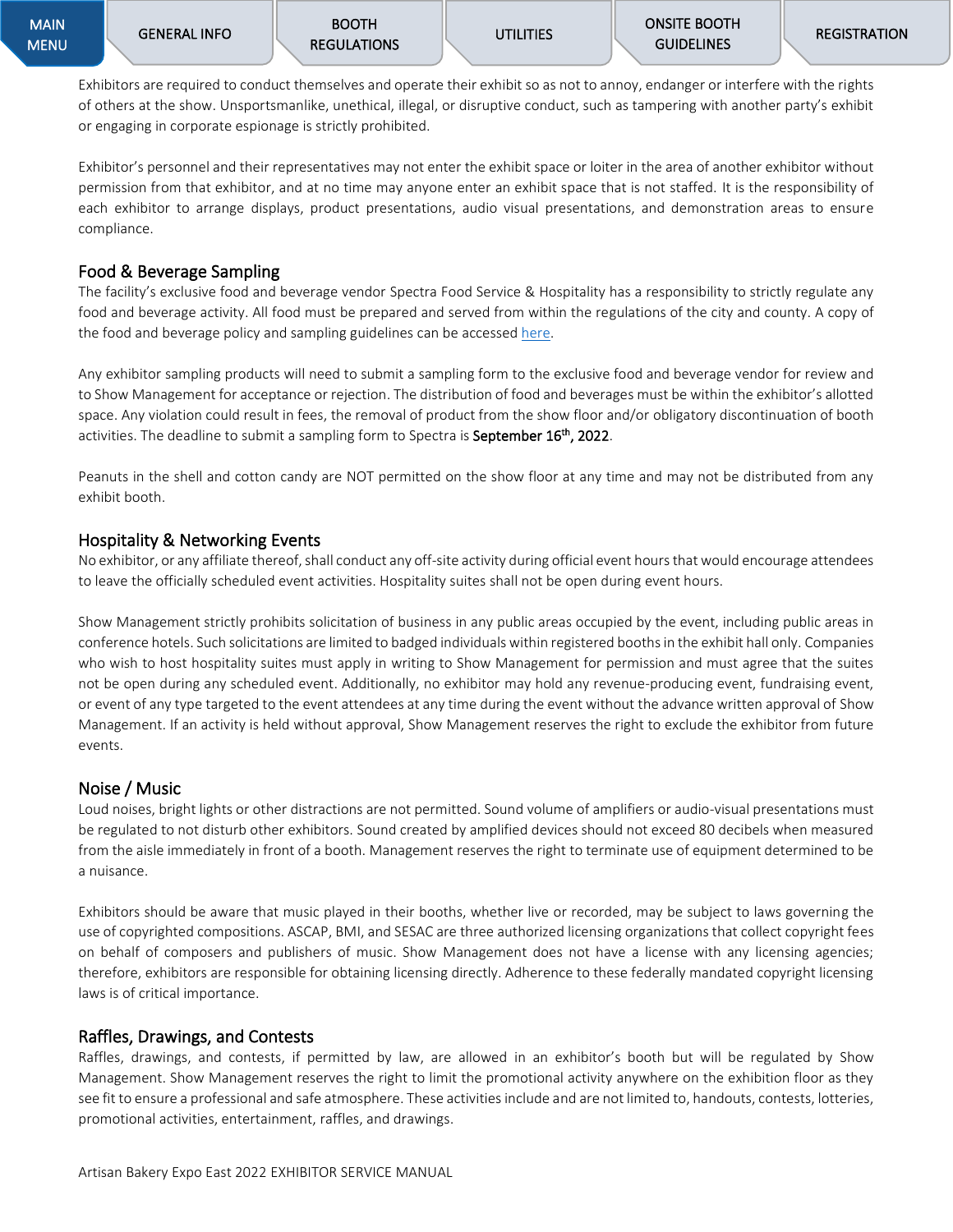## <span id="page-22-0"></span>ADDITIONAL

### <span id="page-22-1"></span>Americans with Disabilities Act (ADA)

All exhibiting companies are required to comply with the Americans with Disabilities Act (ADA) and are encouraged to be sensitive, and as reasonably accommodating as possible, to attendees with disabilities. Click [here](https://www.ada.gov/) for more information on the Americans with Disabilities Act (ADA).

## <span id="page-22-2"></span>Distribution of Promotional Items

The distribution of samples, printed materials and any promotional material is restricted to within the exhibitor's booth only. Exhibitors may not distribute or leave behind merchandise, signs, or printed materials in the registration areas, meeting rooms, or public areas of the event site, including hotels, shuttle busses, parking garages, etc., without prior written approval of Show Management.

All models must always remain within the booth space. Advertising materials may be handed out within the booth space only. Distribution from booth to booth or canvassing on any part of the facility property is forbidden.

### <span id="page-22-3"></span>Photography

Exhibitors are permitted to photograph or produce audio/video of their own booth displays and/or products. Photographing or producing audio/video of other displays, products, or materials without prior written permission from Show Management and the owner of the subject is prohibited.

Security and labor arrangements required for any approved photography, video recordings or live feeds must be made in advance, at exhibitor's expense. Only official photographers and audio/video producers appointed by Show Management are permitted to photograph or record audio/video of the entire event. Exhibitors wishing to use an outside photographer must receive written permission in advance from Show Management. Seminar sessions may not be photographed, or video/audio recorded.

#### <span id="page-22-4"></span>Selling at Booth

Selling merchandise from your booth during the show is strictly prohibited.

Any display items sold during the show cannot be removed from the show floor until after closing on the final show day. Exhibitors who choose to sell their display items must work jointly with the purchasing party to arrange for removal of the items from the show floor, while following all move-out and labor regulations. Exhibitors must also escort the purchaser to the exhibit hall exit and confirm with security that the purchaser is authorized to remove the items from the exhibit hall.

#### <span id="page-22-5"></span>Sharing of Exhibit Space

Exhibitors may not share booth space with another non-contracted or unauthorized manufacturer or distributor.

#### <span id="page-22-6"></span>Strolling Entertainment & Suitcasing

Strolling entertainment or moving advertisements (robots, persons carrying or wearing signs, scooters, etc.) outside an exhibitor's space is not permitted.

Suitcasing is defined as any activity designed to solicit or sell products or services to delegates attending a meeting, conference, or event without the proper authorization by Show Management or in ways that violate the rules of the event. Any attendee who is observed to be soliciting business in the aisles or other public spaces, in another company's booth, or in violation of any portion of this policy, is subject to removal without refund and additional penalties.

The selling or solicitation of product or services may only be conducted by companies in good standing, within their exhibit space, confirmed meeting or conference space or within the event as authorized by Show Management. Companies conducting business outside the confines of the exhibit hall, booth location or in unauthorized properties outside of the Atlantic City Convention Center and partnering hotels without permission of Show Management are in violation of this clause.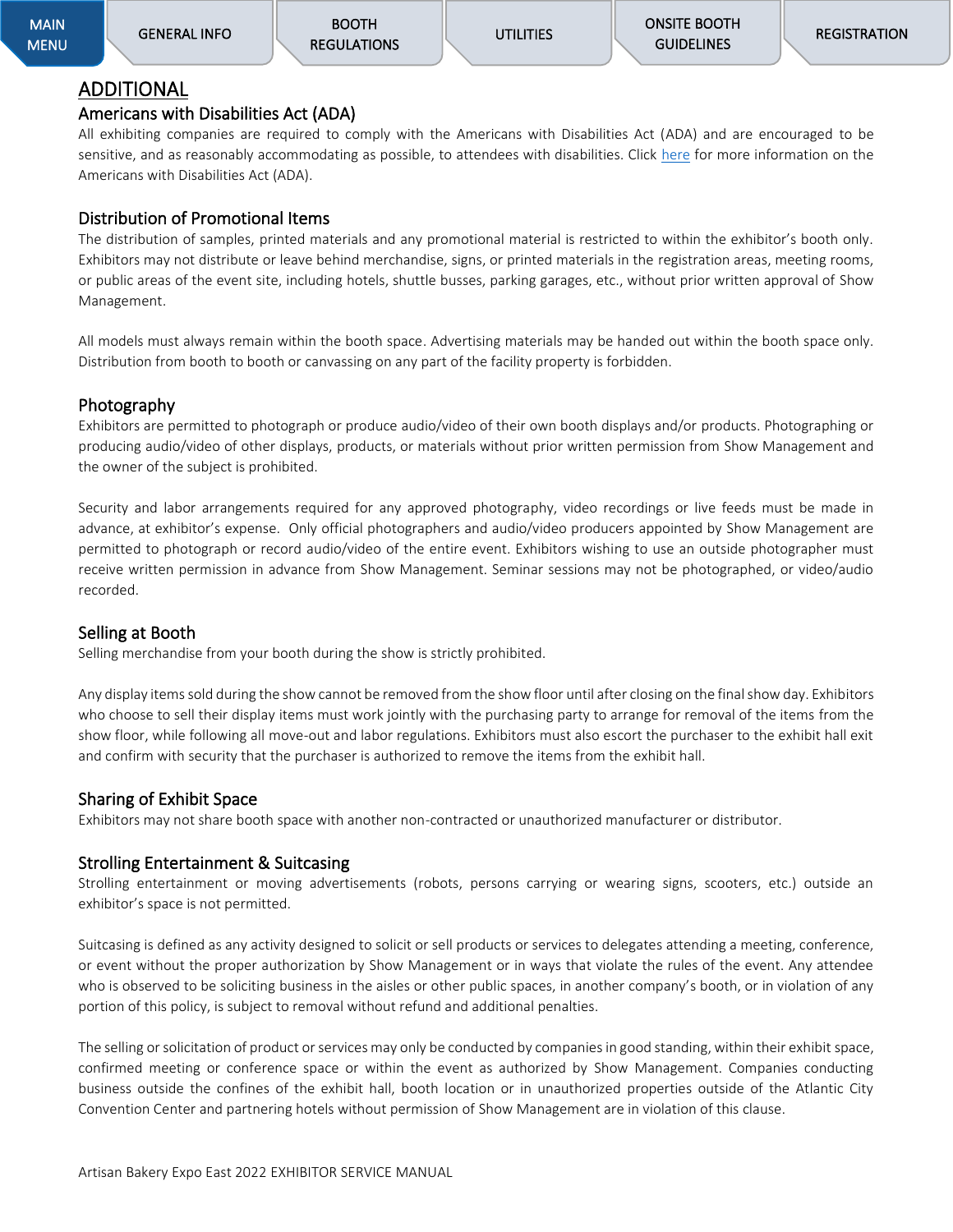#### <span id="page-23-0"></span>SECURITY INFORMATION

Artisan Bakery Expo East 2022 Show Management makes every effort to protect exhibitors' merchandise and displays. Show Management will provide perimeter guard service on a 24-hour basis to include move-in, show days, and move-out. While Show Management will implement security measures to safeguard your property, neither Show Management, the Atlantic City Convention Center, agents nor employees assumes any responsibility for such property, loss, or theft.

Exhibitors are solely responsible for the care, custody, and control of their own exhibit space and material. Exhibitors should carry insurance for covering loss or damage to their exhibit material.

Small electronic equipment such as video players, monitors, cameras, etc., should never be left unattended. In cases where valuable equipment may not be removed to storage daily, the services of a private booth guard are available.

Review the [Security Form](https://artisanbakeryexpoeast.com/wp-content/uploads/2022/05/SECURITY-FOR-2022.doc)  for more information on booth guards.

When shipping your equipment, do not list contents on the outside of crates or cartons. Do not ship computers, monitors, tablets, or other electronic equipment in the manufacturer's cartons. Place these cartons inside larger crates or have special packaging made, which does not indicate contents.

At the close of the show, when your materials have been packed and bills of lading have been prepared, turn in your completed bills of lading at the general service contractor's service desk. Do not leave bills of lading in your booth or attached to your crates.

#### *Tips To Help Protect Your Product*

- Monitor your booth when your product is being delivered.
- Hire a security guard to watch your booth overnight.
- Perform an inventory after your product has been delivered and note any damages or missing items.
- Do not list the contents on the outside of your shipping crates/boxes. Use a code to indicate contents.
- After show hours cover your displays with a tarp or other solid material to discourage potential theft.
- Do not leave valuable exhibit materials or proprietary information under tables or behind displays when the show is closed, or your booth is unattended.
- Always staff your booth during show hours (required).
- Staff your booth until your product and/or the floor is cleared during move-out. Once the show has closed, pack as quickly as possible and do not leave your display unattended.

## <span id="page-23-1"></span>**REGISTRATION**

#### <span id="page-23-2"></span>STAFF BADGES

Register for your staff badges in advance. Booth personnel may be registered online by logging in to your [Exhibitor Console.](https://pizza.a2zinc.net/ArtisanBakeryEast2022/public/e_exhibitorconsole.aspx) Badges must be picked up by each individual person at onsite registration upon arriving to the Atlantic City Convention Center. Exhibitors will not be allowed to pick up badges for anyone else and everyone must present photo I.D. when picking up their badge.

Official show badges must be worn at all times by exhibitor personnel wile in the exhibit hall during move-in, move-out and official show hours. No one will be allowed on the exhibit floor at any time without a badge.

Each exhibiting firm receives five (5) booth staff badges per 100 per square foot space occupied. Additional exhibitor registrations are available for a fee. Buyers, customers, and exhibitor appointed contractor personnel should *not* be registered as exhibitors.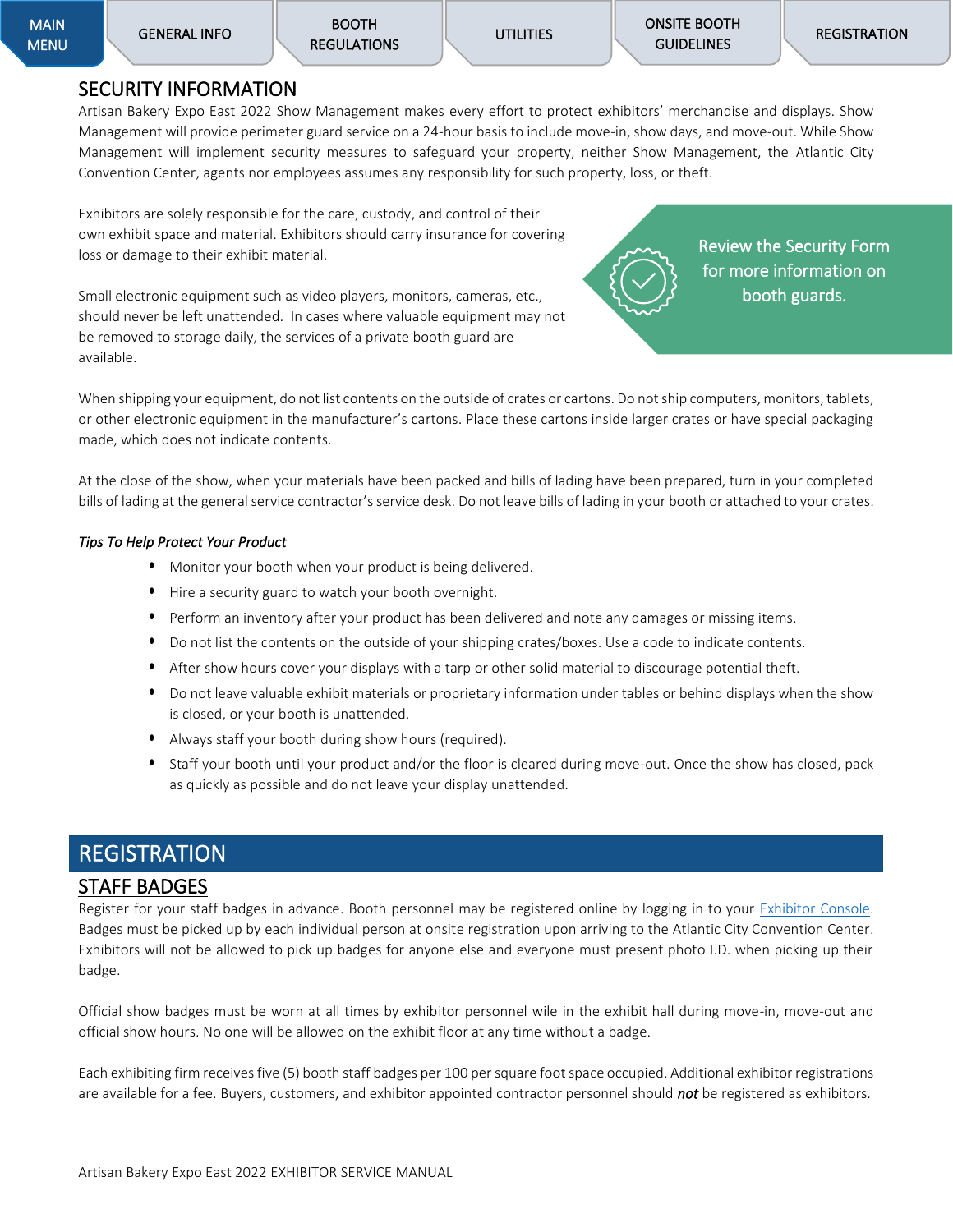Badges are the property of Show Management and are non-transferable. The lending/sharing of badges is prohibited and will result in confiscation.

Exhibitor badges do NOT automatically receive access to conference sessions. If exhibiting staff desire to attend conference sessions, this can be added to their registration for a fee at Exhibitor Registration.

## <span id="page-24-0"></span>ADMISSION POLICY

Exhibit hall admittance is restricted only to exhibitor personnel and registered attendees displaying an official Show Management badge. All personnel representing the exhibitor, or its authorized agents must be properly identified with an official Show Management badge. Once the show has opened, all persons must enter and exit only through designated entrances where security is posted.

#### <span id="page-24-1"></span>Children

No one under the age of 16 is permitted on the exhibition floor at any time. Show Management reserves the right to request proof of age for any person and restrict minors from the exhibitions floor at any time on any day for safety and liability reasons. No baby strollers are allowed on the exhibition floor.

#### <span id="page-24-2"></span>Early Appointments

No exhibitors will be allowed access to the exhibit hall prior to posted move-in and move-out days/hours. On show days without scheduled move-in prior to show opening, exhibitors will be allowed access beginning at 7:00 AM and (1) hour after posted official show hours. Additional access may be arranged solely at the discretion of Show Management.

### <span id="page-24-3"></span>Exhibitor Appointed Contractors (EAC)

All contracted personnel must pick up an EAC badge at onsite Registration before admission to the exhibit floor. Personnel must have proof of company affiliation and a photo I.D. An online exhibitor appointed contractor form must be completed and qualifies as acceptance that the EAC will abide by all rules and regulations, especially those as contained herein for EAC. Please note that an EAC Notification form must be completed through your [Exhibitor Console.](https://pizza.a2zinc.net/ArtisanBakeryEast2022/public/e_exhibitorconsole.aspx) Exhibitors must log into to the Exhibitor Console and click on Important Exhibitor Forms.

The EAC shall:

- Refrain from placing an undue burden on the official service contractors by interfering, in any way, with the official contractor's work.
- Not solicit business at the event.
- Is responsible for always adhering to all rules and regulations and wear badges.

#### <span id="page-24-4"></span>Guests

All guests must have the proper Guest show badge worn at all times while in the exhibit hall, seminar sessions or any function held by Artisan Bakery Expo East during move-in, move-out or show hours.

## <span id="page-24-5"></span>GETTING THERE

### <span id="page-24-6"></span>HOTELS

The official hotel agency for Artisan Bakery Expo East 2022 is onPeak. [Hotel](https://artisanbakeryexpoeast.com/hotel-travel/book-your-hotel/) arrangements can be made online through the Hotel [& Travel](https://artisanbakeryexpoeast.com/hotel-travel/book-your-hotel/) page.

With onPeak you will receive descriptions, photos, and maps to help you choose the perfect hotel. An acknowledgement of your hotel reservation will be sent to you immediately via email upon completion of the online process or within 24 hours for reservations received via phone, fax, or mail.

Artisan Bakery Expo East 2022 EXHIBITOR SERVICE MANUAL Reservations are accepted on a first-come, first-served basis and require a first night's room and tax deposit guaranteed by check or credit card. All deposits are due when the initial reservation is made. All new reservations, changes, substitutions, and cancellations must be made through onPeak. Please refer to your hotel confirmation for individual cancellation policies.